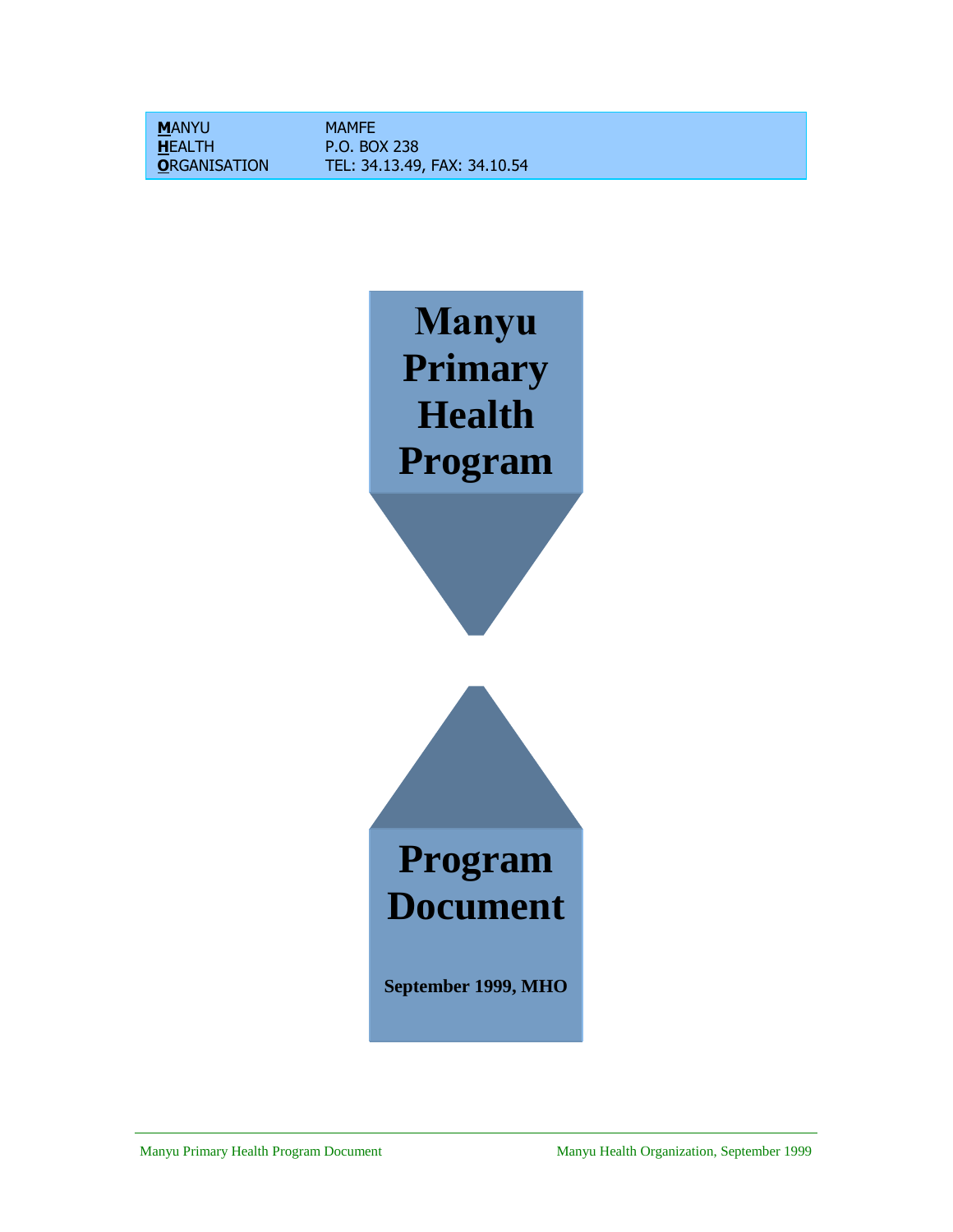#### Summary

Manyu Primary Health Program has been developed after two years of ground work by the MHO. The groundwork existed of building up the institution and gathering information on health in Manyu Division. The health information was collected through the Government (National, Provincial and District level) and through an extensive Health System Research in Mamfe Central and central Ejagham (Akwaya and Lower Ejagham still to be tackled).

The program consists of setting up Community Primary Health Centers based on the demand and health perception of the population. A participatory (bottom up) approach will be used to realize health care, which is "affordable, accessible, sustainable and indigenously owned, funded and managed".

To overall goal is enable rural communities in Manyu Division to initiate, administer and sustain a health program in their own environment and culture. The MHO seeks to train trainers at all levels. Both should lead to an improved health standard of the Manyu population.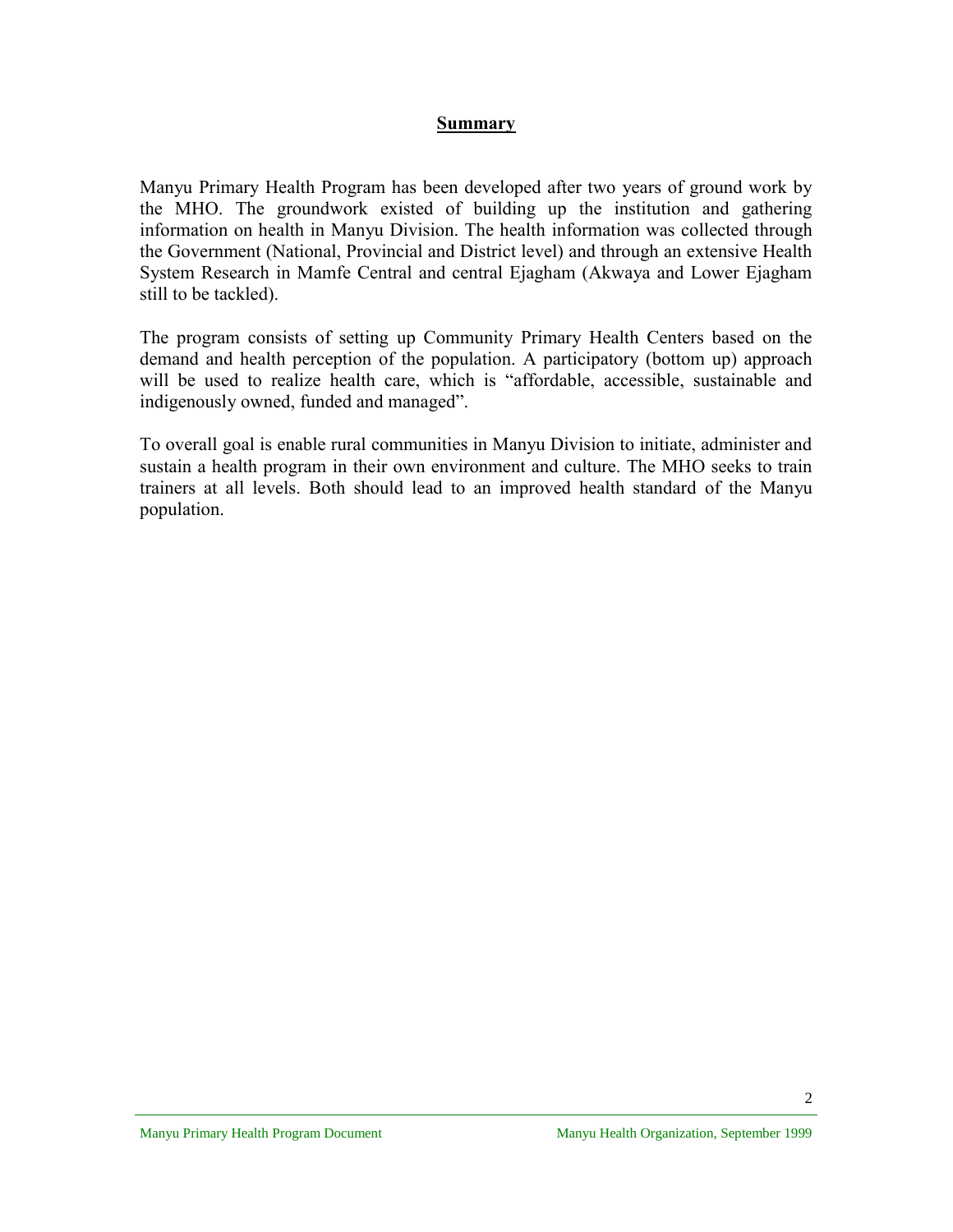## List of abbreviations

| <b>MPHP</b>   | Manyu Primary Health Program            |
|---------------|-----------------------------------------|
| <b>NGO</b>    | Non-Governmental Organization           |
| <b>MRDP</b>   | Manyu Rural Development Project         |
| <b>SNV</b>    | Netherlands Development Organization    |
| <b>MHO</b>    | Manyu Health Organization               |
| <b>MOPH</b>   | Ministry of Public Health.              |
| <b>CBHC</b>   | <b>Community Based Health Care</b>      |
| <b>CDHC</b>   | <b>Community Determined Health Care</b> |
| <b>GPC</b>    | <b>General Program Manager</b>          |
| <b>SOWEDA</b> | South West Development Authority        |
| <b>VSO</b>    | <b>Voluntary Services Overseas</b>      |
| <b>MECA</b>   | Manyu Elements Cultural Association     |
| EU            | European Union                          |
| MC / CE       | Mamfe Central and central Ejagham       |
| <b>UB</b>     | <b>Upper Banyang</b>                    |
| <b>PHC</b>    | Primary Health Care                     |
| <b>IHC</b>    | <b>Integrated Health Center</b>         |
| <b>BOD</b>    | <b>Board Of Directors</b>               |
| <b>TA</b>     | <b>Technical Advisor</b>                |
| <b>SOE</b>    | <b>Supervisor Of Education</b>          |
| <b>AFS</b>    | Area Field Supervisor                   |
| <b>HSR</b>    | <b>Health System Research</b>           |
| <b>CPHC</b>   | <b>Community Primary Health Centers</b> |
| <b>VHC</b>    | Village Health Committee                |
| <b>DMO</b>    | <b>District Medical Officer</b>         |
| <b>LAP</b>    | Life Abundance Program                  |
| MSF           | Manyu Solidarity Fund                   |
| <b>MPP</b>    | <b>Mamfe Prison Project</b>             |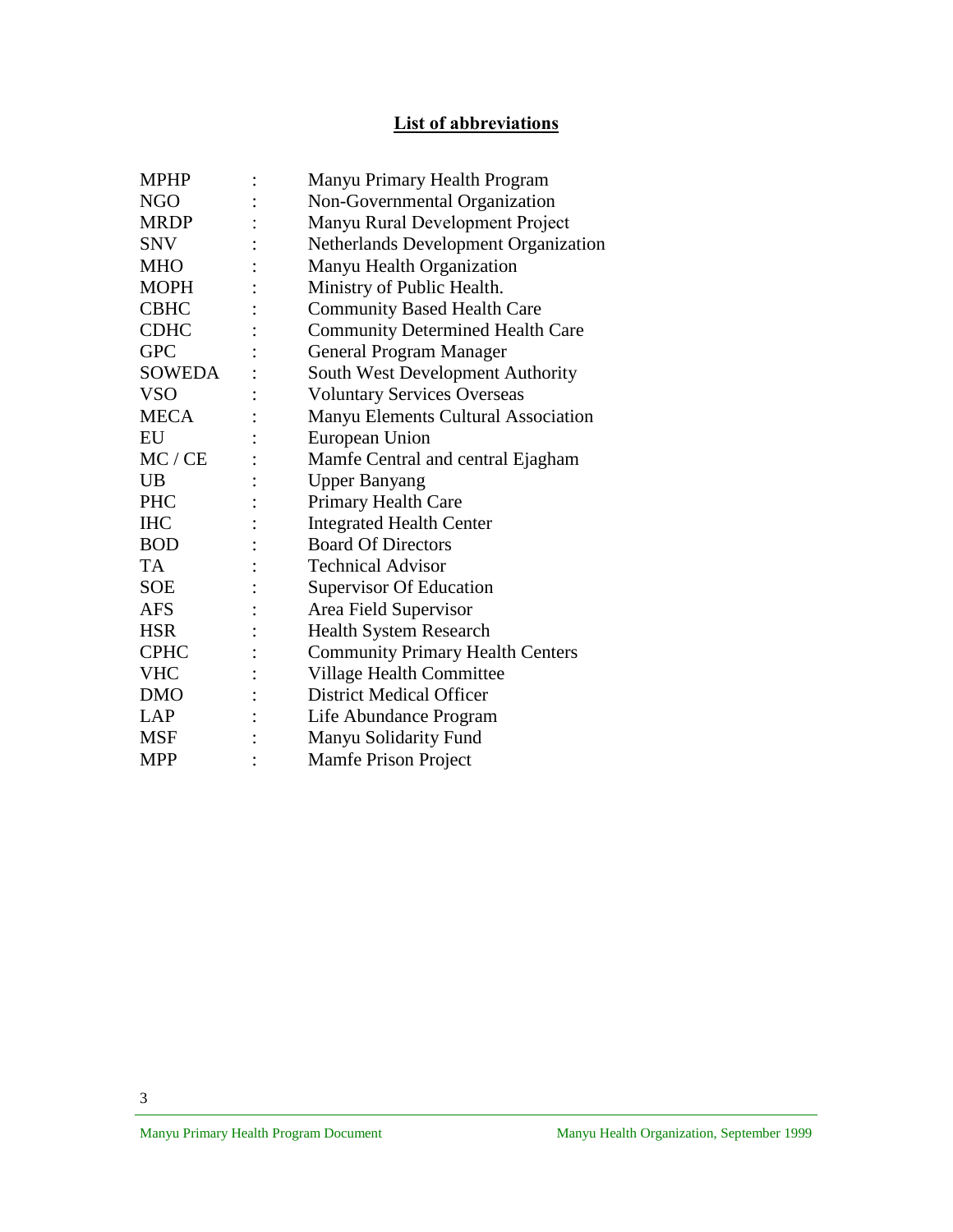## Table of contents

| 3<br><b>List of Abbreviations</b><br><b>Table of Contents</b><br>4<br><b>Background information</b><br><b>1.0</b><br>6<br><b>Introduction</b><br>1.1<br>6<br>1.2<br><b>History</b><br>6<br>1.3<br>Context of the project<br>8<br><b>Rationale</b><br>1.3.1<br>8<br>1.3.2<br>8<br><b>Health situation Manyu People</b><br>1.3.3<br><b>Main actors Manyu Division</b><br>1.3.4<br><b>Opportunities and constraints</b><br>2.0<br><b>Strategy of the program</b><br>2.1<br><b>Vision</b><br>2.2<br><b>Mission statement</b><br>2.3<br><b>Community Determined Health Care</b><br>2.4<br>Organization of the program<br><b>Evaluation</b><br>2.5<br>3.0<br><b>Goal, Specific Objectives, Activities and Outputs of the program</b><br>3.1<br>Goal<br>3.2<br><b>Specific Objectives</b><br><b>Activities and Outputs</b><br>3.3<br>4.0<br><b>Planning of Activities</b><br>4.1<br>Activity chart MPHP 1999 / 2000<br>4.2<br><b>Activity chart MPHP 2001</b><br>5.0<br><b>Expenditure</b><br><b>Budget MPHP October 1999 - December 2001</b><br>5.1<br>5.2<br><b>Estimate input population</b> | <b>Summary</b> | $\boldsymbol{2}$ |
|------------------------------------------------------------------------------------------------------------------------------------------------------------------------------------------------------------------------------------------------------------------------------------------------------------------------------------------------------------------------------------------------------------------------------------------------------------------------------------------------------------------------------------------------------------------------------------------------------------------------------------------------------------------------------------------------------------------------------------------------------------------------------------------------------------------------------------------------------------------------------------------------------------------------------------------------------------------------------------------------------------------------------------------------------------------------------------------|----------------|------------------|
|                                                                                                                                                                                                                                                                                                                                                                                                                                                                                                                                                                                                                                                                                                                                                                                                                                                                                                                                                                                                                                                                                          |                |                  |
|                                                                                                                                                                                                                                                                                                                                                                                                                                                                                                                                                                                                                                                                                                                                                                                                                                                                                                                                                                                                                                                                                          |                |                  |
|                                                                                                                                                                                                                                                                                                                                                                                                                                                                                                                                                                                                                                                                                                                                                                                                                                                                                                                                                                                                                                                                                          |                |                  |
|                                                                                                                                                                                                                                                                                                                                                                                                                                                                                                                                                                                                                                                                                                                                                                                                                                                                                                                                                                                                                                                                                          |                |                  |
|                                                                                                                                                                                                                                                                                                                                                                                                                                                                                                                                                                                                                                                                                                                                                                                                                                                                                                                                                                                                                                                                                          |                |                  |
|                                                                                                                                                                                                                                                                                                                                                                                                                                                                                                                                                                                                                                                                                                                                                                                                                                                                                                                                                                                                                                                                                          |                |                  |
|                                                                                                                                                                                                                                                                                                                                                                                                                                                                                                                                                                                                                                                                                                                                                                                                                                                                                                                                                                                                                                                                                          |                |                  |
|                                                                                                                                                                                                                                                                                                                                                                                                                                                                                                                                                                                                                                                                                                                                                                                                                                                                                                                                                                                                                                                                                          |                |                  |
|                                                                                                                                                                                                                                                                                                                                                                                                                                                                                                                                                                                                                                                                                                                                                                                                                                                                                                                                                                                                                                                                                          |                | 10               |
|                                                                                                                                                                                                                                                                                                                                                                                                                                                                                                                                                                                                                                                                                                                                                                                                                                                                                                                                                                                                                                                                                          |                | 10               |
|                                                                                                                                                                                                                                                                                                                                                                                                                                                                                                                                                                                                                                                                                                                                                                                                                                                                                                                                                                                                                                                                                          |                | 12               |
|                                                                                                                                                                                                                                                                                                                                                                                                                                                                                                                                                                                                                                                                                                                                                                                                                                                                                                                                                                                                                                                                                          |                | 12               |
|                                                                                                                                                                                                                                                                                                                                                                                                                                                                                                                                                                                                                                                                                                                                                                                                                                                                                                                                                                                                                                                                                          |                | 12               |
|                                                                                                                                                                                                                                                                                                                                                                                                                                                                                                                                                                                                                                                                                                                                                                                                                                                                                                                                                                                                                                                                                          |                | 12               |
|                                                                                                                                                                                                                                                                                                                                                                                                                                                                                                                                                                                                                                                                                                                                                                                                                                                                                                                                                                                                                                                                                          |                | 12               |
|                                                                                                                                                                                                                                                                                                                                                                                                                                                                                                                                                                                                                                                                                                                                                                                                                                                                                                                                                                                                                                                                                          |                | 13               |
|                                                                                                                                                                                                                                                                                                                                                                                                                                                                                                                                                                                                                                                                                                                                                                                                                                                                                                                                                                                                                                                                                          |                | 14               |
|                                                                                                                                                                                                                                                                                                                                                                                                                                                                                                                                                                                                                                                                                                                                                                                                                                                                                                                                                                                                                                                                                          |                | 14               |
|                                                                                                                                                                                                                                                                                                                                                                                                                                                                                                                                                                                                                                                                                                                                                                                                                                                                                                                                                                                                                                                                                          |                | 14               |
|                                                                                                                                                                                                                                                                                                                                                                                                                                                                                                                                                                                                                                                                                                                                                                                                                                                                                                                                                                                                                                                                                          |                | 14               |
|                                                                                                                                                                                                                                                                                                                                                                                                                                                                                                                                                                                                                                                                                                                                                                                                                                                                                                                                                                                                                                                                                          |                | 16               |
|                                                                                                                                                                                                                                                                                                                                                                                                                                                                                                                                                                                                                                                                                                                                                                                                                                                                                                                                                                                                                                                                                          |                | 16               |
|                                                                                                                                                                                                                                                                                                                                                                                                                                                                                                                                                                                                                                                                                                                                                                                                                                                                                                                                                                                                                                                                                          |                | 17               |
|                                                                                                                                                                                                                                                                                                                                                                                                                                                                                                                                                                                                                                                                                                                                                                                                                                                                                                                                                                                                                                                                                          |                | 18               |
|                                                                                                                                                                                                                                                                                                                                                                                                                                                                                                                                                                                                                                                                                                                                                                                                                                                                                                                                                                                                                                                                                          |                | 18               |
|                                                                                                                                                                                                                                                                                                                                                                                                                                                                                                                                                                                                                                                                                                                                                                                                                                                                                                                                                                                                                                                                                          |                | 19               |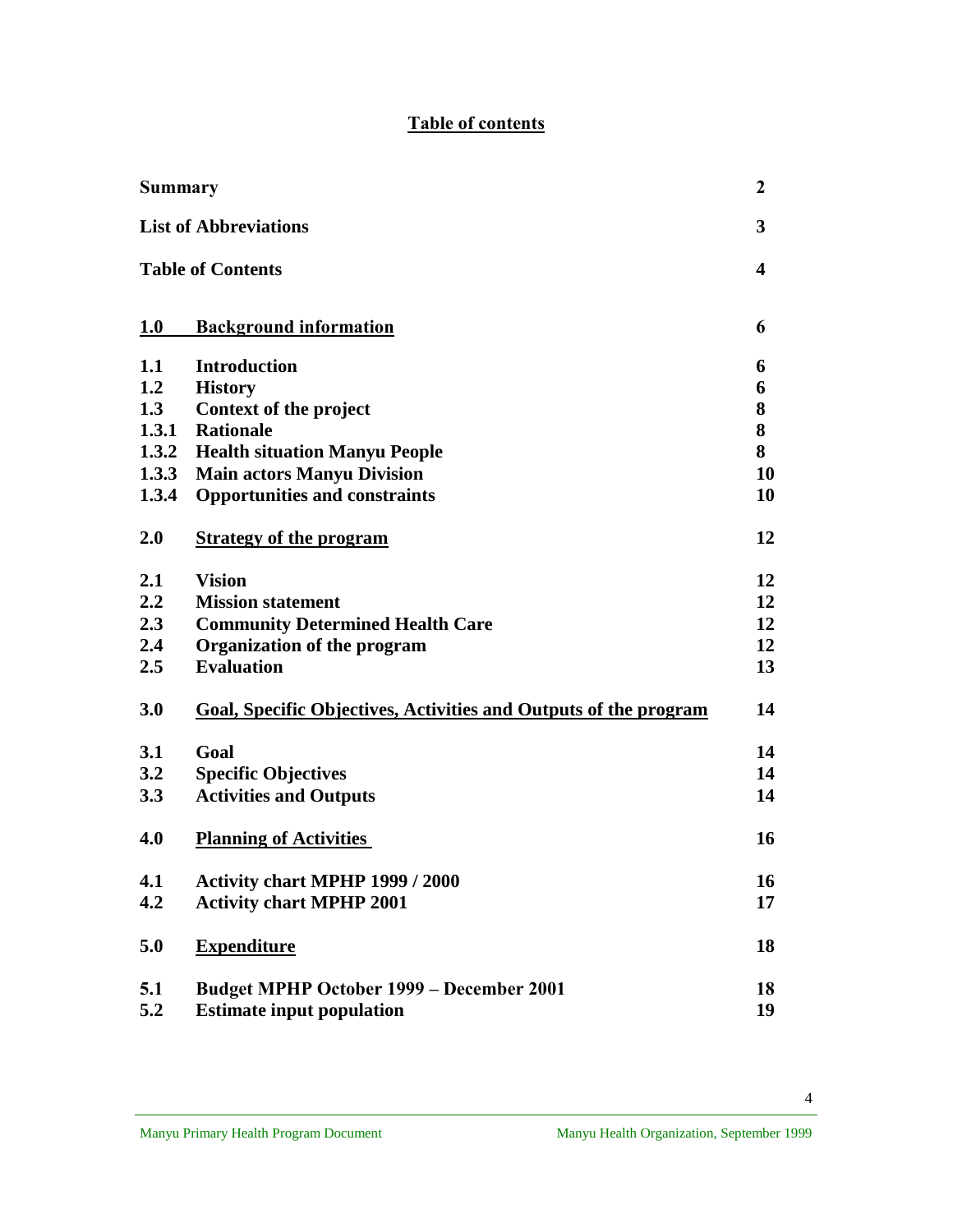## **Appendixes**

| Appendix 1 | ÷                    | Organization chart MHO                   |
|------------|----------------------|------------------------------------------|
| Appendix 2 | $\ddot{\cdot}$       | Health Districts and Health Areas South  |
|            |                      | <b>West Province</b>                     |
| Appendix 3 | $\ddot{\phantom{0}}$ | Akwaya Health District.                  |
| Appendix 4 | $\ddot{\cdot}$       | <b>Mamfe Health District</b>             |
| Appendix 5 | $\ddot{\cdot}$       | Stages in setting up a Community Primary |
|            |                      | <b>Health Center</b>                     |

## **Tables**

| Table 1.0 a | Activities and results MHO January 1998-September 1999 |    |
|-------------|--------------------------------------------------------|----|
| Table 1.0 b | Available health structures in Manyu Division          |    |
| Table 3.0 a | Activities and expected results MPHP 2000-2001         | 14 |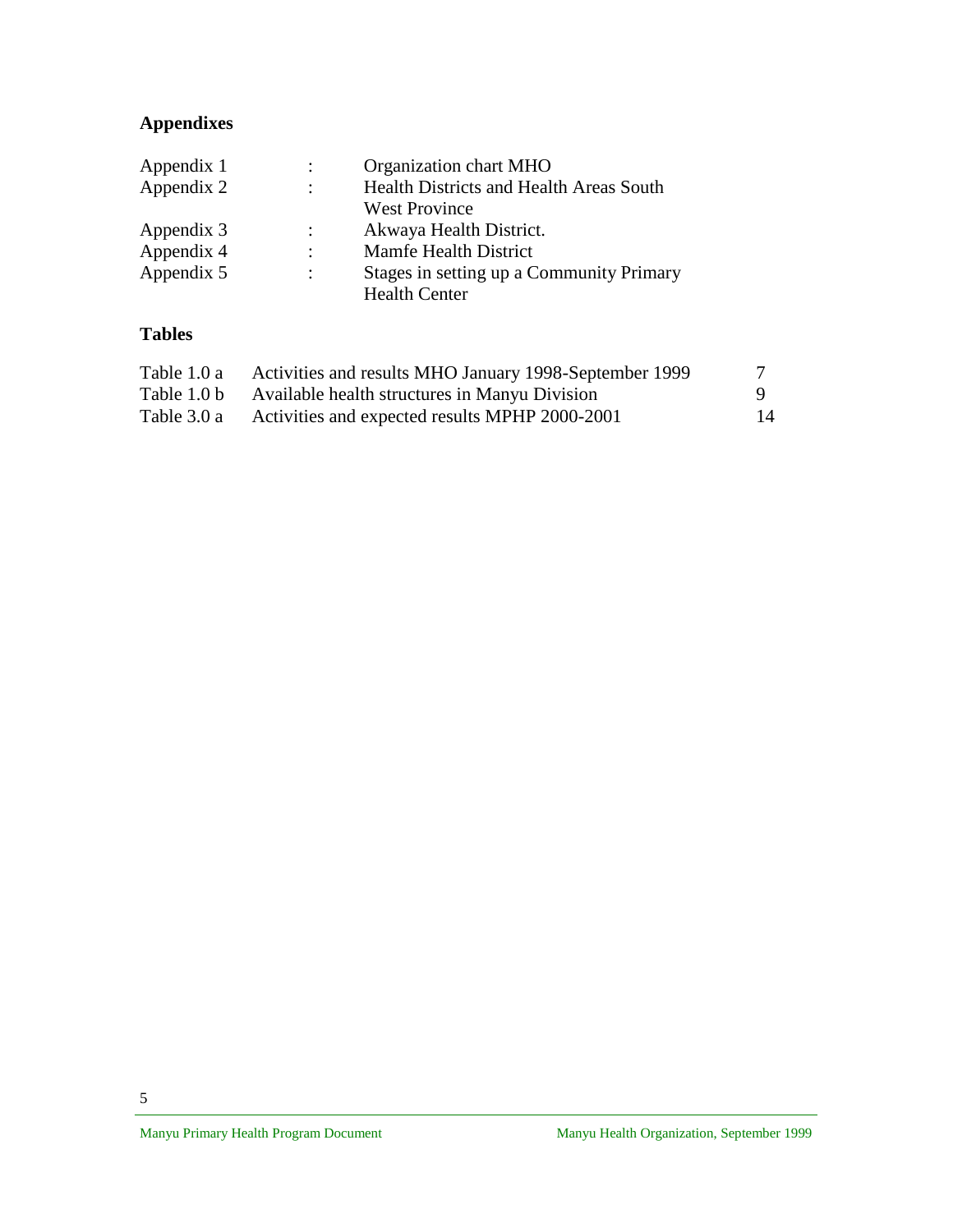### **1.0 Background information**

### **1.1 Introduction**

**1.1 Introduction**

The Manyu Health Organization has been registered at the 13th of September 1997 as an association (Non Governmental Organization (NGO)). The organization is located in Mamfe, South West Province, Cameroon. The MHO is a non profit making organization. The MHO would like to play a supplementary role to the Public Health Department and other NGO`s working within the health sector in Manyu Division with a focus on Primary Health Care.

From September '97 the MHO effectively started appealing to donors to support its activities. So far a baseline study on the existing health system is carried out in 83 out of 240 villages in Manyu Division. Based on the study results the MHO started training Village Health Committees (VHC) and will set up three Community Primary Health Centers. These activities took / take place in collaboration and with the support of the Netherlands Development Organization (SNV) and European Union (EU).

MHO believes that health care for the underprivileged population can only occur when they are actively involved in decision making and taking processes. This requires a participatory and community based approach. This means that MHO will focus on setting up and supervising Community Primary Health Centers.

This document gives an outline of objectives, activities, and organization of MPHP.

## **1.2 History**

The MHO deemed it necessary to collect basic information from the health services as well the population before it could devise its strategy. A HSR was carried out in Mamfe Central and central Ejagham (MC/CE) and Upper Banyang (UB). The results from UB have been processed but not analyzed yet. From the first results no difference is expected in the outcome and conclusions which will influence the devised strategy.

So far the MHO has worked with 5 staff members on a temporally base. One accountant, three health specialists and a secretary. The BOD counts 10 members at the moment (see annex 1, organization chart MHO).

The past activities and achievements are presented in a table;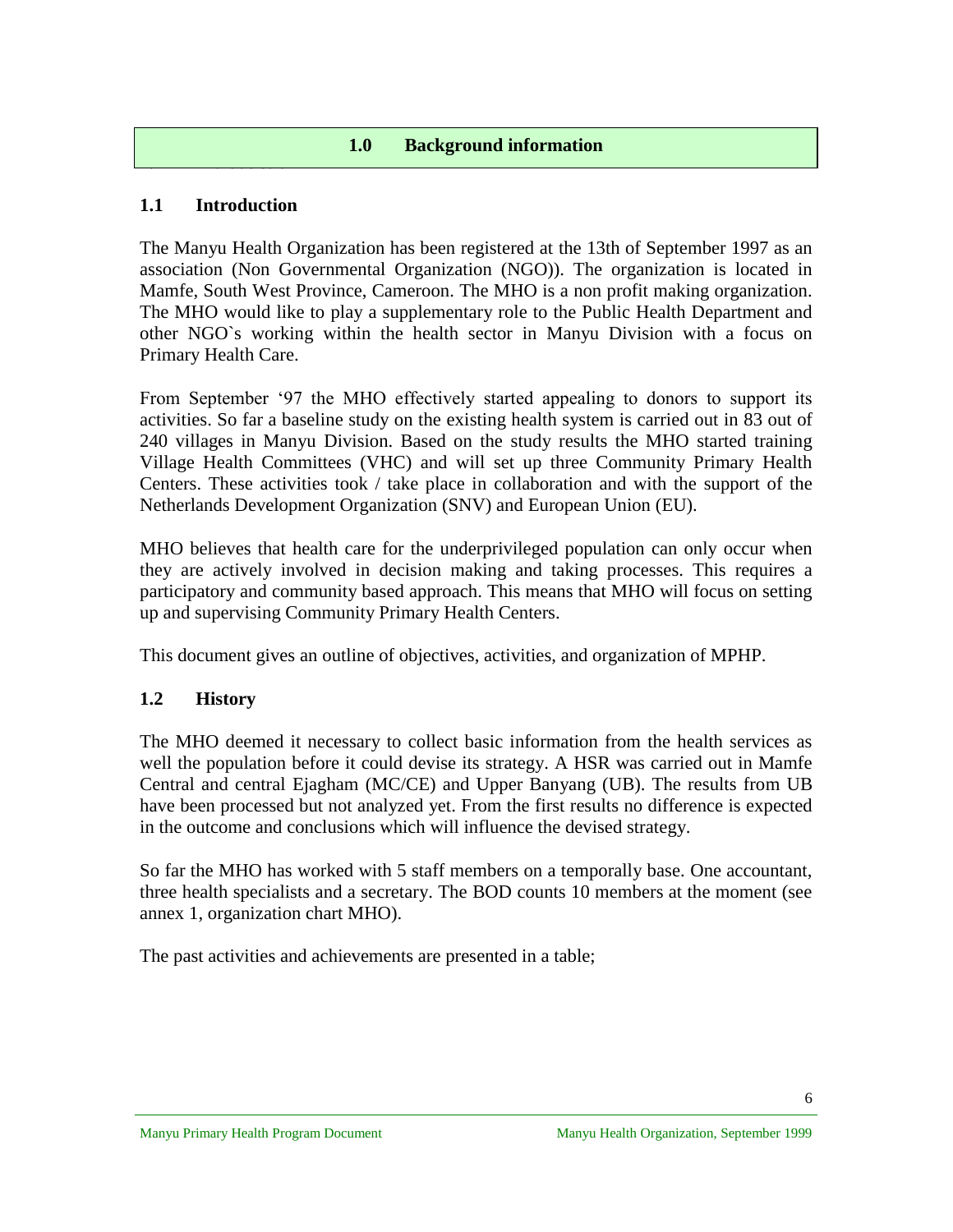| <b>Activities</b>                               | <b>Results</b>                                                                                                                                                                               |
|-------------------------------------------------|----------------------------------------------------------------------------------------------------------------------------------------------------------------------------------------------|
| <b>MHO</b> office formally                      | -MHO rents an office since January 1997.                                                                                                                                                     |
| established and<br>staffed.                     | -The office was equipped with furniture thanks to the financial assistance of MECA Netherlands.                                                                                              |
|                                                 | -In September 1999 the office has expanded and housing facilities have been created for the<br>expected PC from Europe.                                                                      |
|                                                 | -An administrator, a secretary, a rural health worker and a technical advisor have been employed<br>on temporally bases since September 1998. The present PC is working on a voluntary base. |
| Policy and<br>intervention<br>development.      | -The Project Document "Rehabilitation of prisons in South-West, North-West and West<br>Province" was realized half way 1998.                                                                 |
|                                                 | -The analysis of the HSR in MC/CE was realized in February 1999.                                                                                                                             |
|                                                 | -The MPHP document was realized in September 1999.                                                                                                                                           |
| Strengthening of<br>health services.            | -Three VHC's have been trained in May / June 1999.                                                                                                                                           |
|                                                 | -Preparations have started to set up three CPHC's in MC/CE.                                                                                                                                  |
| <b>Rehabilitation of</b><br><b>Mamfe Prison</b> | -The research on health and living condition inmates was carried out in March 1998.                                                                                                          |
| (MPP).                                          | -The rehabilitation was carried out from March-June 1999.                                                                                                                                    |
|                                                 | -The evaluation report was realized in June 1999.                                                                                                                                            |
| Setting up network<br>with GO's / NGO's.        | -Close contacts with the international and national MECA's and MSF have been established.                                                                                                    |
|                                                 | -From September 1998 (till March 2000) the MHO is working in collaboration with the SNV.                                                                                                     |
|                                                 | -The VSO will recruit a PC / volunteer as from February 2000 (latest).                                                                                                                       |
|                                                 | -SOWEDA has supplied two motor cycles to the MHO.                                                                                                                                            |
|                                                 | -SWPSFH has committed itself to supply drugs to three CPHC's in MC/CE and Mamfe Prison.                                                                                                      |
|                                                 | -The BHC has financed the MPP.                                                                                                                                                               |
|                                                 | -The MHO has applied for a contract of collaboration with the MOPH-Yaoundé in January 1999<br>(no answer yet).                                                                               |
|                                                 | -Regular visits were paid to the MOPH -Mamfe, MOPH-Buea, Japanese Embassy, German<br>Embassy and Dutch Embassy to discuss the possibility of collaboration.                                  |
| Capacity building of                            | -Basic "training for trainers" course given to MHO and MRDP personnel in April 1999.                                                                                                         |
| MHO personnel.                                  | -The administrator and rural health worker completed a computer course in September 1999.                                                                                                    |
| Monitoring and                                  | -Three monthly reports and yearly reports and plans have been realized from the start (September                                                                                             |
| evaluation.                                     | 1997).                                                                                                                                                                                       |

**Table 1.0 a Activities and results MHO January 1998-September 1999.**

7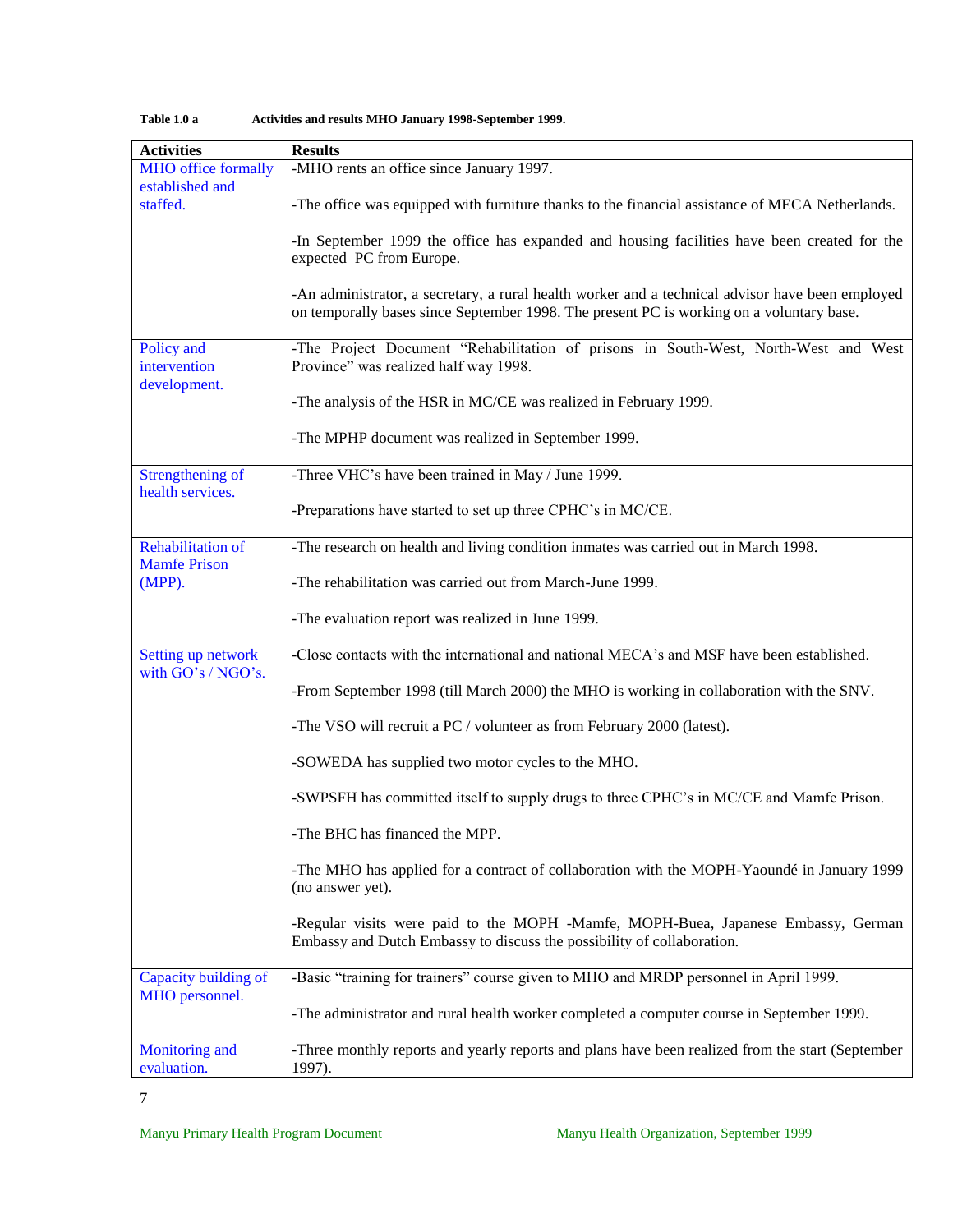## **1.3 Context of the Program**

## **1.3.1 Rationale**

Manyu Division is situated in the Northern part of the South-West Province. The division borders the North-West Province in the North and Nigeria in the West. The divisional capital is Mamfe. Its surface is 8.500 square km. Total number of inhabitants is estimated at 160.000. The division is made up of four smaller administrative units (sub-divisions): Mamfe Central , Upper Banyang, Eyumojock and Akwaya. Through out the division pidgin English is the main language spoken by almost everybody. The main ethnic groups are; the Bayangi in Mamfe central and Upper Banyang, the Eyagham in Eyumojock, the Akwaya in Akwaya and the Awanchi in Kendem area. The division has only dirt roads. All roads are in deplorable state of disrepair. The main roads are Mamfe-Kumba (180 km.), Mamfe-Bamenda (150 km.) and Mamfe-Ekok (70 km.). In the months August, September and October these roads are often closed. In that same period, the dirt roads connecting Mamfe with the surrounding countryside are hardly if at all passable.

## **1.3.2 Health situation Manyu people**

Manyu Division is divided into four Health Districts: Manyu, Akwaya, Nguti and Fontem Health District (see annex 2). Manyu Health District counts 10 Health Areas, Akwaya Health District 4 (Nguti Health District 5 and Fontem Health District 11). Each Health Area is supported and supervised by a Governmental Integrated Health Center (IHC) or hospital situated in that area. Exceptions are Akwa, Amassi and Bagundu health area (Akwaya, see annex 3) and Ogurang Health Area (Eyumojock, see annex 4) of which Akwa and Bagundu have 'access' to a non-Governmental health center.

In all districts a DMO is based. Manyu Division counts four hospitals of which the Mamfe Health District Hospital functions as a referral hospital. One hospital is based in Eyumojock and one hospital in Akwaya and a military hospital is existing in Mamfe. Manyu Division counts 16 health centers of which 11 are based in Mamfe Health District, 3 in Akwaya Health District, 1 in Nguti Health District and 1 in Fontem Health District. Out of 16 health centers 10 are run by the government, 4 are mission health centers and the community runs 2 health centers (see table 1.0 b, page 9).

Except the mentioned Governmental and non-Government health centers at least 10 Community Health Posts (CHP) were set up in MC/CE and UB before the health sector reform was implemented in Manyu in 1996 and are still functioning. The number of CHP's in Upper Ejagham and Akwaya have not been verified.

Furthermore, many private health practitioners (508 were interviewed) are identified in MC/CE and Upper Banyang (UB) and are operating in the division. They are the main providers of "health care" to the rural population, although there quality of work is disputable and unknown due to a lack of control (non-existing) by the Government.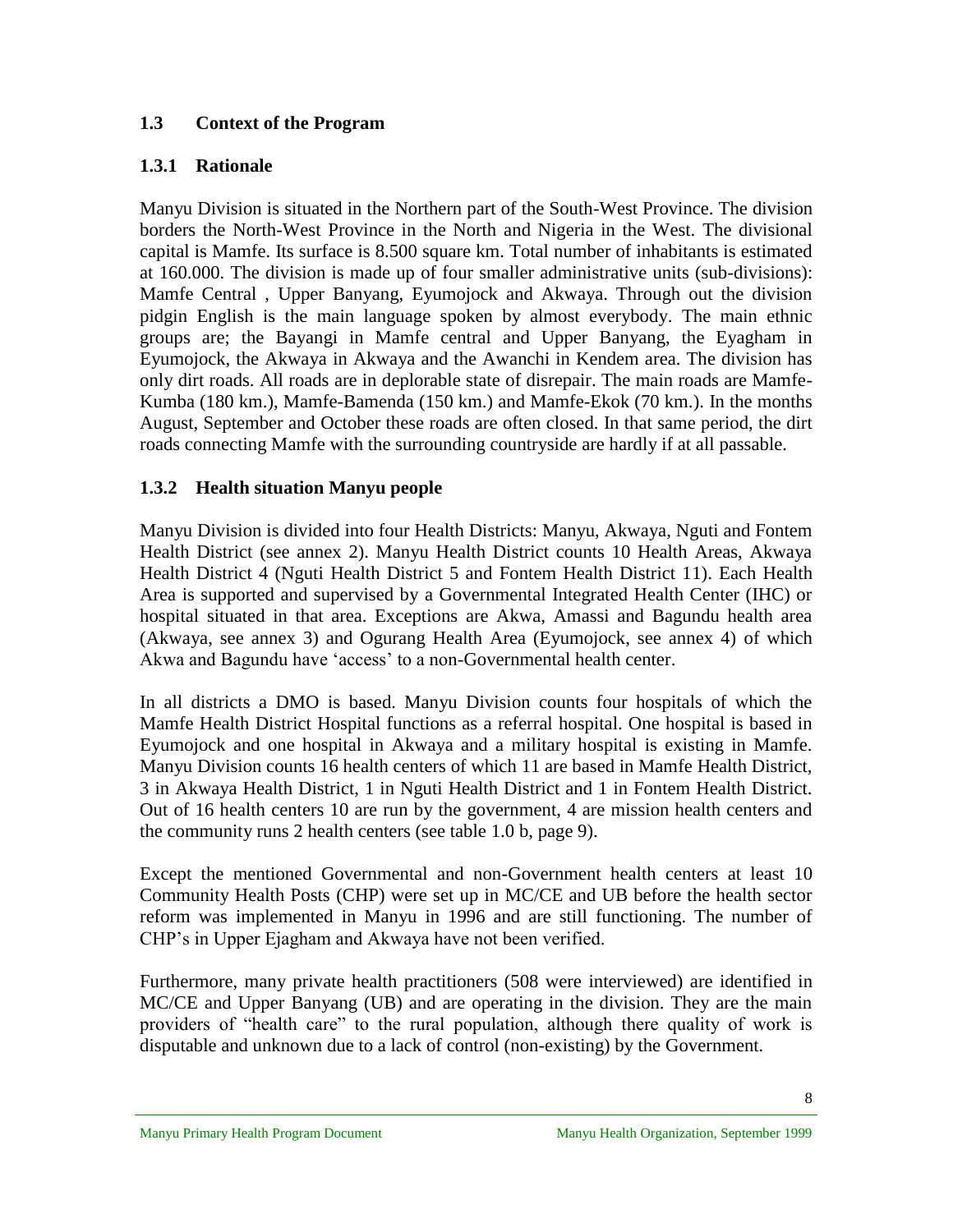After conducting the HSR in MC/CE (and UB) the following conclusions were set:

- $\triangleright$  Generally it can be said the existing health system is performing poorly with the exception of the mission health centers, due to a lack of proper management, a lack of basic and medical facilities or a lack of competence.
- $\triangleright$  The population underutilized the Governmental IHC and hospitals and CHP's in 1996 and 1997 and prefers to make use of the mission health centers and the informal private health sector (traditional healers and drugs peddlers mainly).
- $\triangleright$  The population of MC/CE has limited access to the formal Government and non-Governmental health services due to seasonal influences like the bad condition of the roads and increased prices of transport in the rainy season.
- $\triangleright$  The Government can not assure quality of care by the informal private health sector due to a lack of control.
- $\triangleright$  The VHC's is the only structure active on public health care issues (preventive health care) and reaches most of the villages in the area. Nevertheless, the impact on the health of the population can be doubted since only a few individuals involved have received training from the Government or NGO's.

It is believed that the majority of the population in Manyu Division has no access to the available health care structures due to distance (there are not enough health care structures) or limited infrastructure (roads and transport). Those who have access face the above mentioned difficulties.

*Problem statement*: the MRDP and MHO assume that the health status of the population of Manyu Division is declining due to these aforethought conclusions and statement.

| <b>Health</b>   | Hospital     | <b>Integrated</b>        | <b>Mission</b>       | <b>Community</b>         | <b>Community</b>         |
|-----------------|--------------|--------------------------|----------------------|--------------------------|--------------------------|
| <b>District</b> |              | <b>Health Center</b>     | <b>Health Center</b> | <b>Health Center</b>     | <b>Health Post</b>       |
| Mamfe           | Mamfe        | Ekok                     | Mamfe                |                          | Nchang                   |
|                 | Eyumojock    | Afap                     | <b>Besong Abang</b>  |                          | Egbekaw                  |
|                 | Mamfe (mil.) | Kembong                  | Mbakang              |                          | Eshobi                   |
|                 |              | Mamfe                    |                      |                          | Bakwelle                 |
|                 |              | Kendem                   |                      |                          | Mbakem                   |
|                 |              | Bachuo Akagb.            |                      |                          | Ajayukndip               |
|                 |              | Tali                     |                      |                          | Sumbe                    |
|                 |              | Kajifu                   |                      |                          | Fumbe                    |
|                 |              |                          |                      |                          | Ashum                    |
|                 |              |                          |                      |                          | Nfaitock                 |
|                 |              |                          |                      |                          |                          |
| Akwaya          | Akwaya       | $\overline{\phantom{a}}$ | Akwaya               | Bagundu                  | $\overline{\phantom{a}}$ |
|                 |              |                          |                      | Tinta                    |                          |
|                 |              |                          |                      |                          |                          |
| Lebialem        | ۰            | Takwai                   | ۰                    | ۰                        | $\overline{\phantom{a}}$ |
|                 |              |                          |                      |                          |                          |
| Nguti           | -            | Eyang Atem A.            | ۰                    | $\overline{\phantom{0}}$ | $\overline{\phantom{a}}$ |
| <b>Total</b>    | 4            | 10                       | 4                    | $\mathbf{2}$             | <b>10</b>                |

Table 1.0 b Available health structures in Manyu Division (CHP's relate to MC/CE and UB only).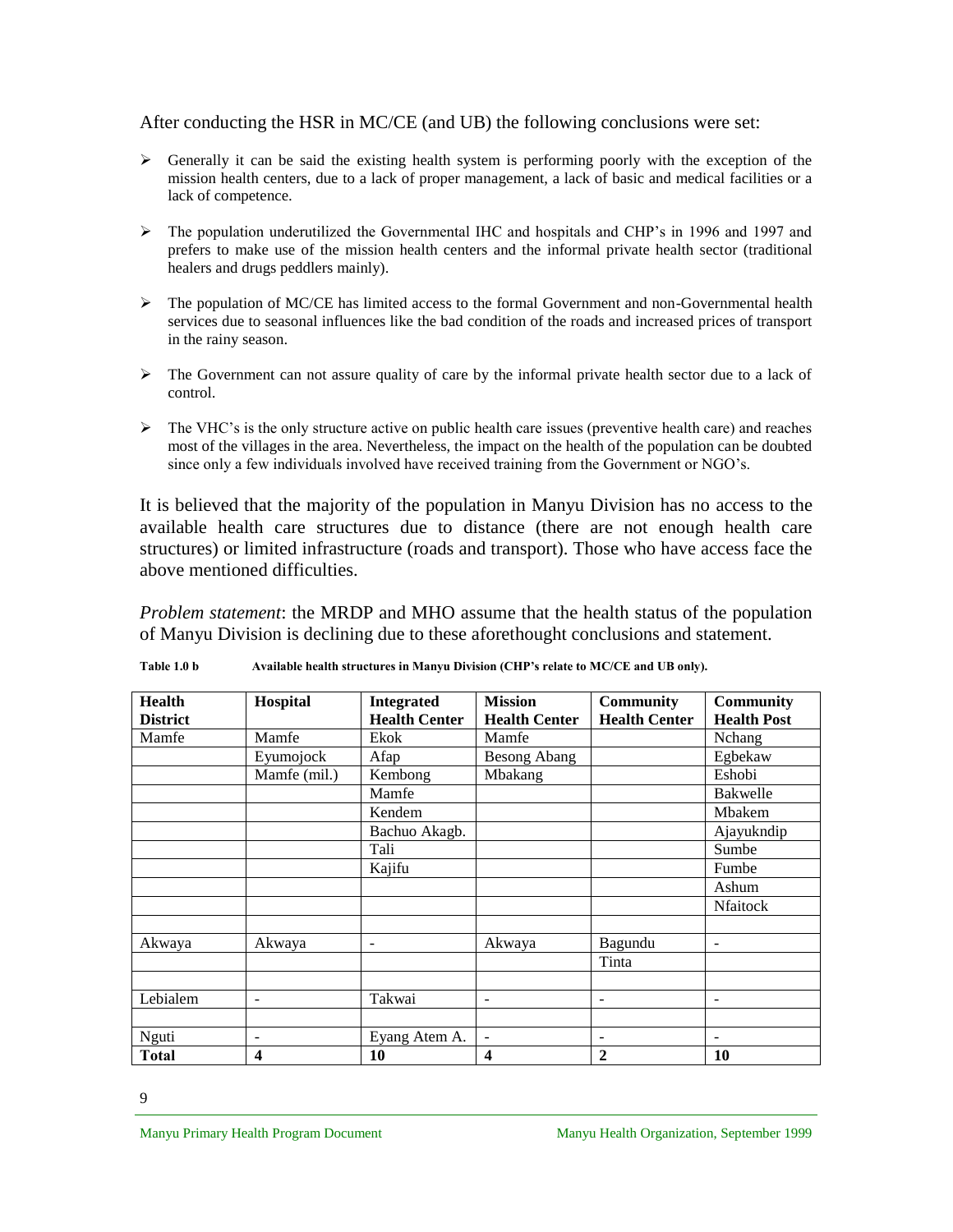## **1.3.3 Main actors in Manyu Division**

The main actors in the division are MOPH, SOWEDA, SWPSFH and MHO. They are cooperating actively at provincial and district level.

## MOPH

During the implementation of the health sector reform (1996) in Cameroon the South West Province has been divided into 14 Health Districts and 102 Health Areas. As mentioned before Manyu Division is covered by 4 different Health Districts and secondly, by 16 different Health Areas. The new policy of the Minister of Public Health implies that the Government wants to assure health care to the whole population within a distance of 5 kilometer by putting up new Government structures (IHC).

## SWPSFH

The SWPSFH has a (essential) drug supply program in Manyu Division concerning all the Governmental IHC's and is also supplying to private organizations and enterprises.

## **SOWEDA**

An extensive survey has been carried out on the development perspectives of the South West Province by SOWEDA. A budget for health care is available but not extensively used yet due to a lack of human capacity. SOWEDA does supply logistics (motorcycles and cars) to Governmental structures and NGO's working within different sectors.

## MHO

MHO is intending to set up a PHC program in Manyu Division. They have carried out baseline studies on health in MC/CE and UB, trained three VHC's in MC/CE and worked with the underprivileged of Mamfe Prison. Preparations are going on to set up three CPHC in Bakwelle, Mbakem (CE) and Eshobi (MC).

#### **1.3.4 Constraints and Opportunities**

The described constraints and opportunities are relating to all the actors in Manyu Division. It gives an inside in the presently faced problems and future perspectives on development of the health sector and possibilities of collaboration between these same actors.

#### *Constraints*

The constraints faced by the actors (and population) in Manyu Division are several:

- $\triangleright$  A lack of proper management of the presently existing health structures (HSR MHO/SNV, 1999).
- $\triangleright$  Low motivation staff / limited willingness to work in rural and remote areas.
- $\triangleright$  Lack of finance: lack of motivated staff, basic and medical equipment and logistics (HSR MHO/SNV, 1999).
- $\triangleright$  The bad condition of the roads from June November (rainy season).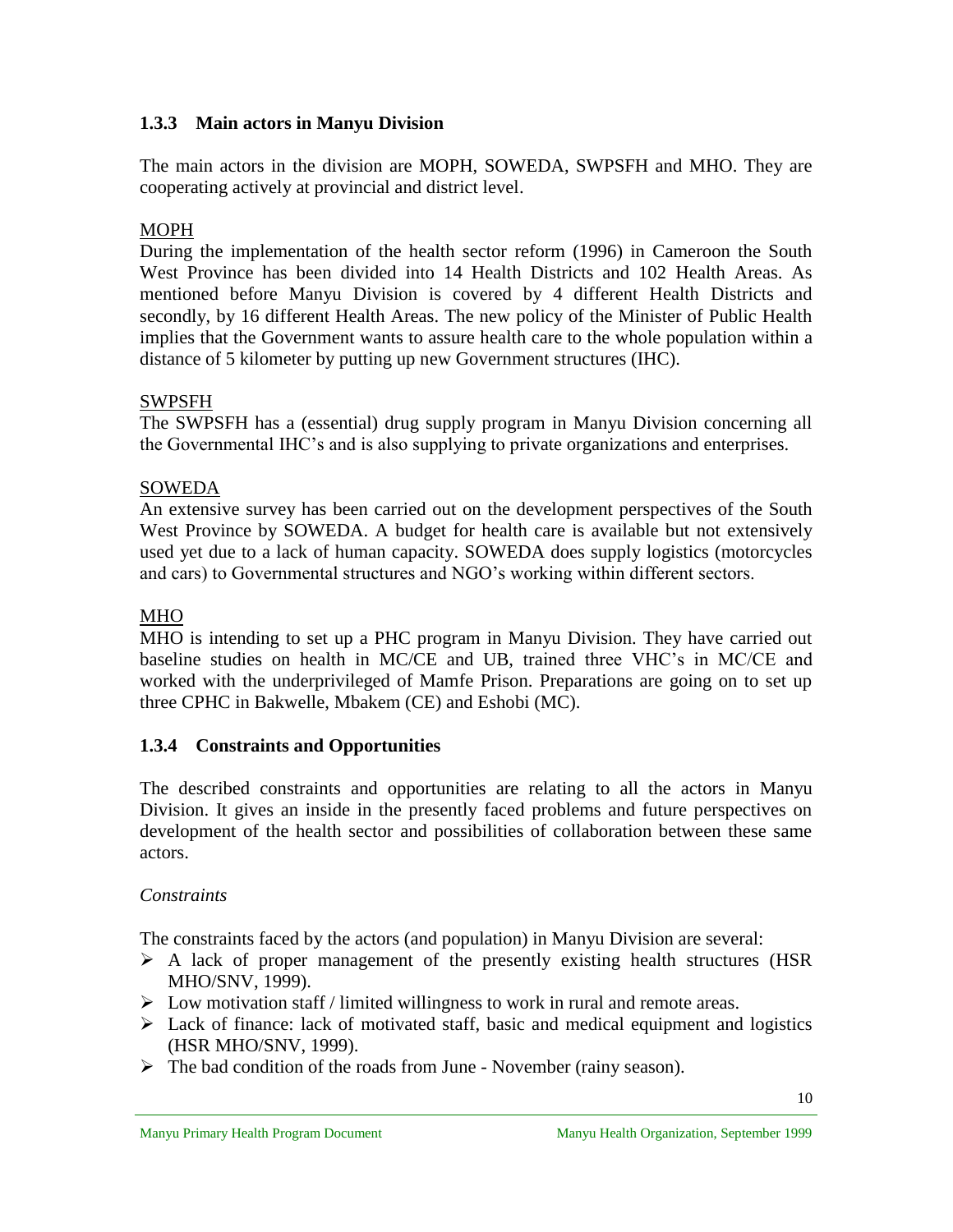- A lack of road infrastructure in Akwaya, Upper Ejagham and parts of UB.
- $\triangleright$  The informal private health sector (traditional healers and drugs peddlers mainly) are operating in the area without any Government control. They are easier accessible (and sometimes cheaper) to the population and control the majority of "the health care market" (HSR MHO/SNV, 1999).

### *Opportunities*

- $\triangleright$  Active collaboration between the mentioned health care actors.
- $\triangleright$  Self Determined and Community Based Health Care. This to realize health care, which is "affordable, accessible, sustainable and indigenously owned, funded and managed" (MPHP, MHO).
- $\triangleright$  Access to more information on the functioning of the informal health sector, to devise a strategy to minimize their control of "the health care market".
- $\triangleright$  Access to detailed information on the health status of the Manyu people (Baseline Health Surveys).
- $\triangleright$  Social economic development of Manyu Division as a result of the improved health standard of the population.

11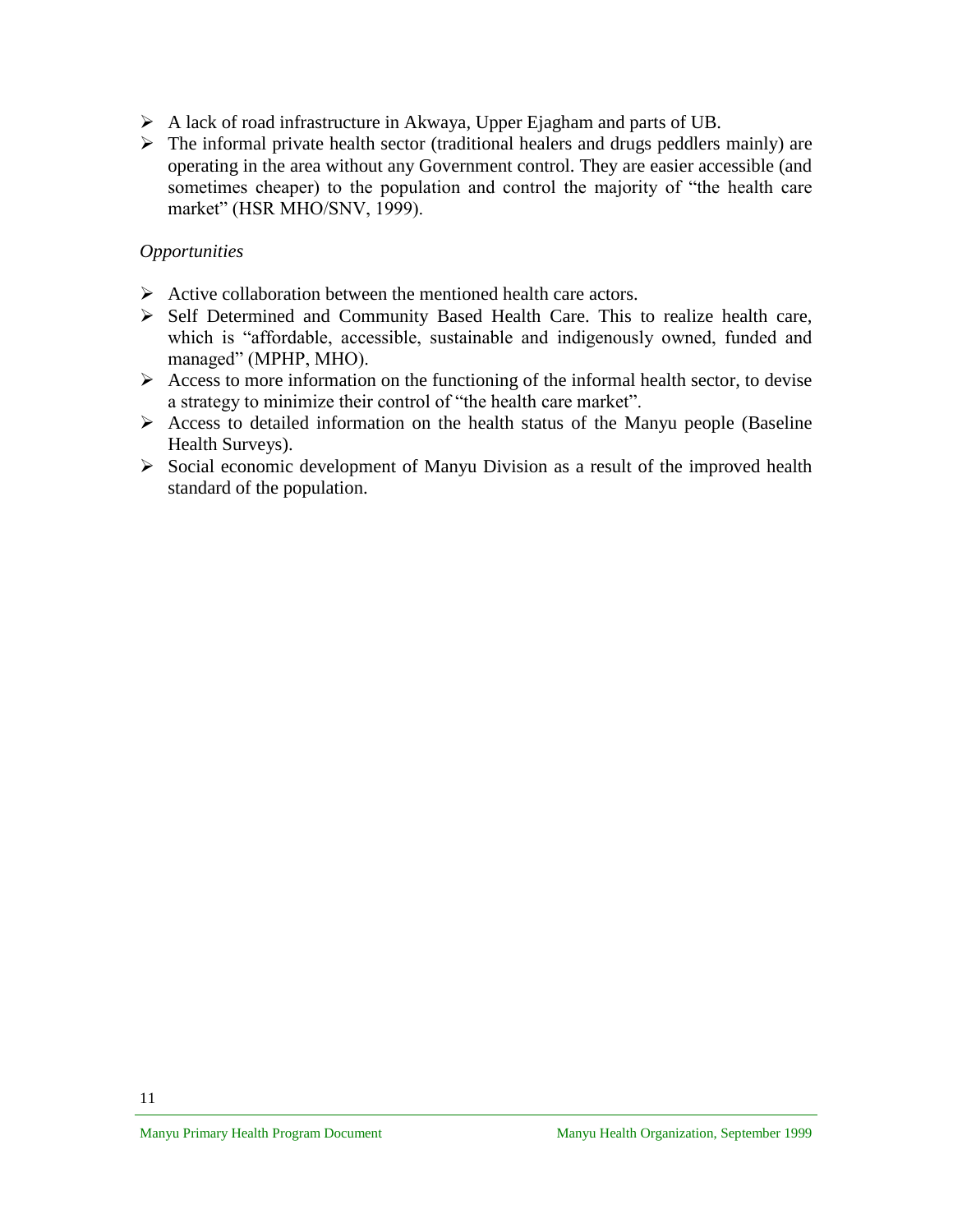### **2.0 Strategy of the program**

## **2.1 Vision**

Convinced of the idea that PHC must be available for all, MHO wants to increase the availability of health care (number of PHC structures) in Manyu. MHO wants to concentrated on the underprivileged and the minority groups. Secondly, women in developing countries are the main providers and consumers of health care, therefore they will take an equal position to men in decision making  $\hat{}$  taking procedures within MHO activities.

## **2.2 Mission statement**

To provide PHC to those who are derived from it, departing from the participatory approach and the demand and health perception of the population and in agreement with the Government. This through technical assistance to the communities involved.

## **2.3 Community Determined Health Care (CDHC)**

CDHC is a bottom-up (participatory) approach to health care, in which the community defines its own health beliefs and plans, sets its own priorities, implements its own strategies, and evaluates its progress toward meeting its own goals.

MPHP wants to obtain from the community members their definition of health and how they think they can attain health, and dialogue between the gaps of these beliefs and the reality occurring in the community. Both community and project staff may introduce new ideas into the dialogue in the search for solutions to the problems. Finally the communities set health goals and objectives for the coming year.

CDHC calls for a continuing cycle of action, reflection, new action, etc. This continuing praxis is based on the community definition of health and prescription for health. The process is dynamic, for as the community's views on health expand, their description of health and prescription will change. The MPHP field supervisor acts as a facilitator for the ongoing process.

#### **2.4 Organization of the program**

MPHP is a community health initiative. Each community makes an application to MPHP. MPHP does not target communities to impose health care. The received application will be considered by the management team. The community concerned will get a place on the priority list and different stages (see annex 5) will have to be followed before a CPHC can open.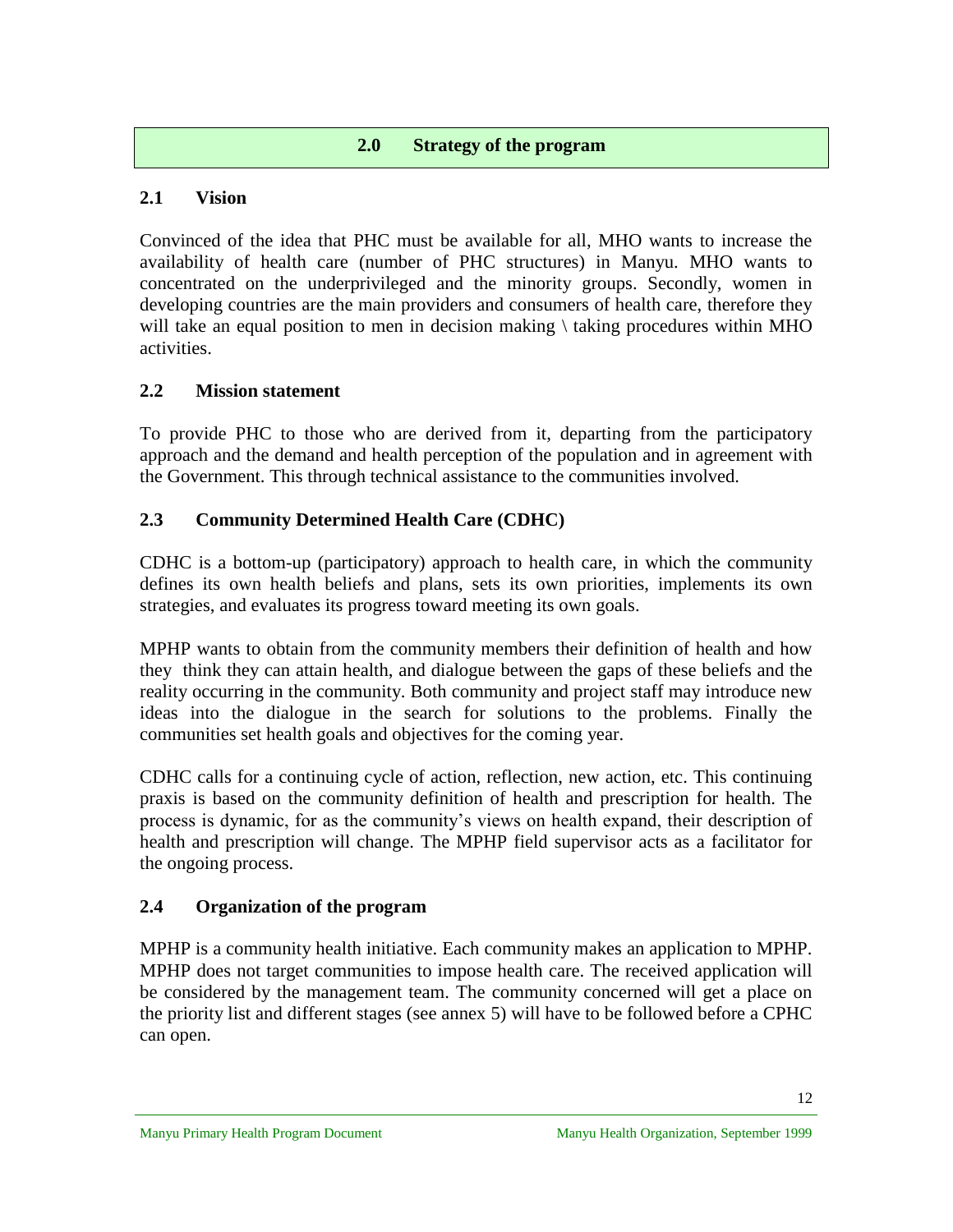The CPHC will belong to one of the Government determined Health Areas and falls formally under the supervision of the related IHC.

Health workers are chosen from among their communities and trained in basic PHC. Periodically they receive ongoing or continuing education and, on average every two years they will return to the MHO for a refresher course. The VHC's oversee the CPHC and administer its finances while they also help with the day to day management.

A cross-sectional community health survey is on new communities to establish baseline data on health. This include a census, adult literacy testing, physical assessment of the population, a disability survey and maternal and child survey, and general data on the local community.

The survey is planned and implemented by the MPHP project staff, with support involvement of the local community at the time of implementation.

## **2.5 Evaluation**

Evaluation of goal achievement is done continuously and at the end of each year by the community. At year-end the community reviews their definition of health and prescription for health, and after reflection, may whish to make changes. The new goals are set by the community for the coming year.

Evaluation of the impact of the program on the health standard of the population is done by the MPHP project staff, who give a report to the community. The same baseline health survey may be implemented after a period of five or more years to measure the changes in health.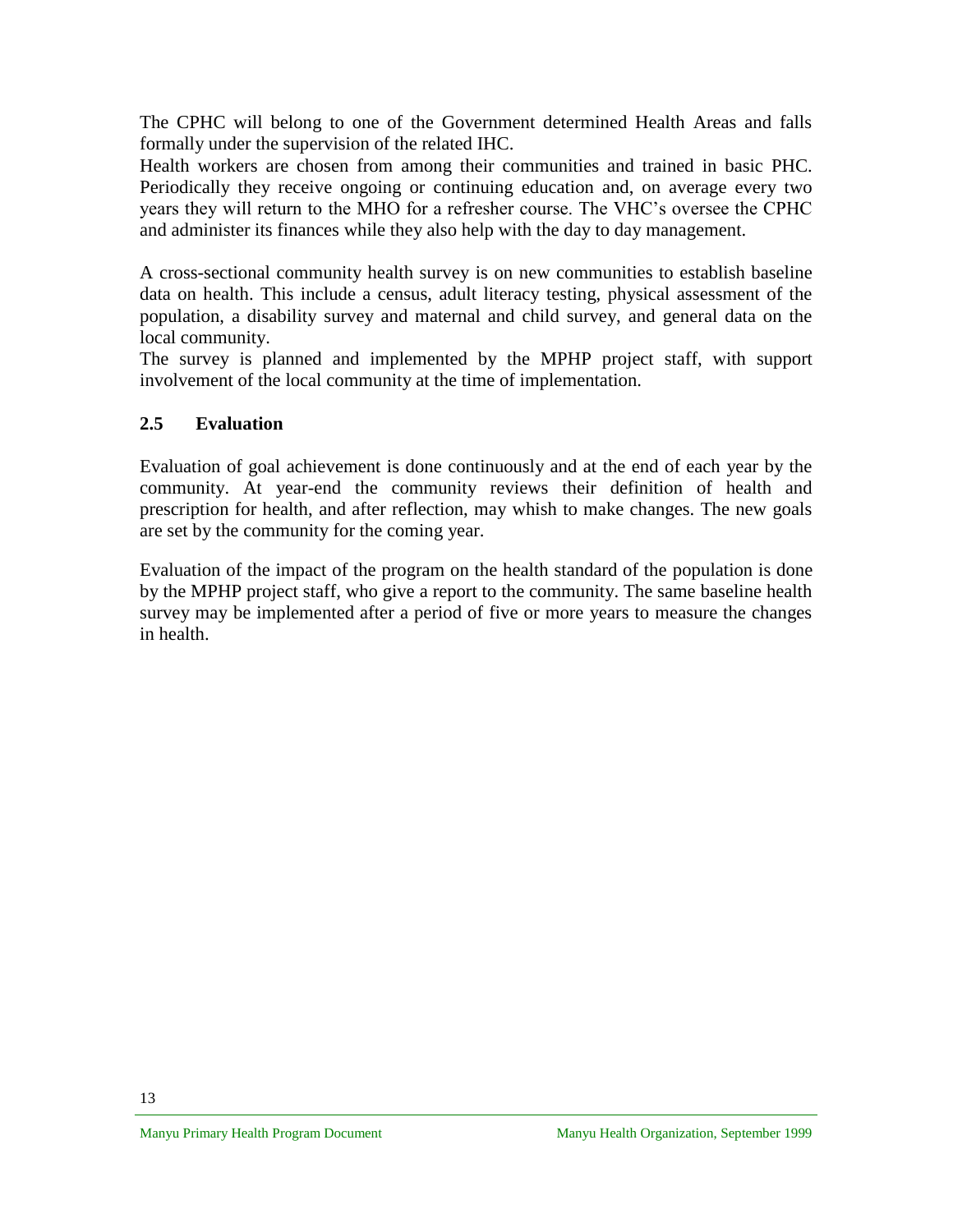## **3.0 Goal, Specific Objectives, Activities and Outputs**

#### **3.1 Goal**

To enable rural communities in Manyu Division to initiate, administer and sustain a health program in their own environment and culture. The MHO seeks to train trainers at all levels. Both should lead to an improved health standard of the Manyu Population.

#### **3.2 Specific Objectives October 1999 - December 2001**

- 1. External funding will continue to be sought for capital projects, educational developments and running costs.
- 2. Overseas students and researchers will start using MHO facilities.
- 3. Data processing and statistical analysis programs are in place.
- 4. The" first line in-service training will be completed by the field supervisors.
- 5. Two field supervisors will have improved their management and teaching skills and will began to follow up requests for CPHC's.
- 6. There will be a minimum of 4 CPHC's in place in Manyu Division.
- 7. The CPHC's will have a better understanding of their roles and functions.

#### **3.3 Activities and Outputs**

The activities and outputs are presented in a table and refer to the above mentioned specific objectives;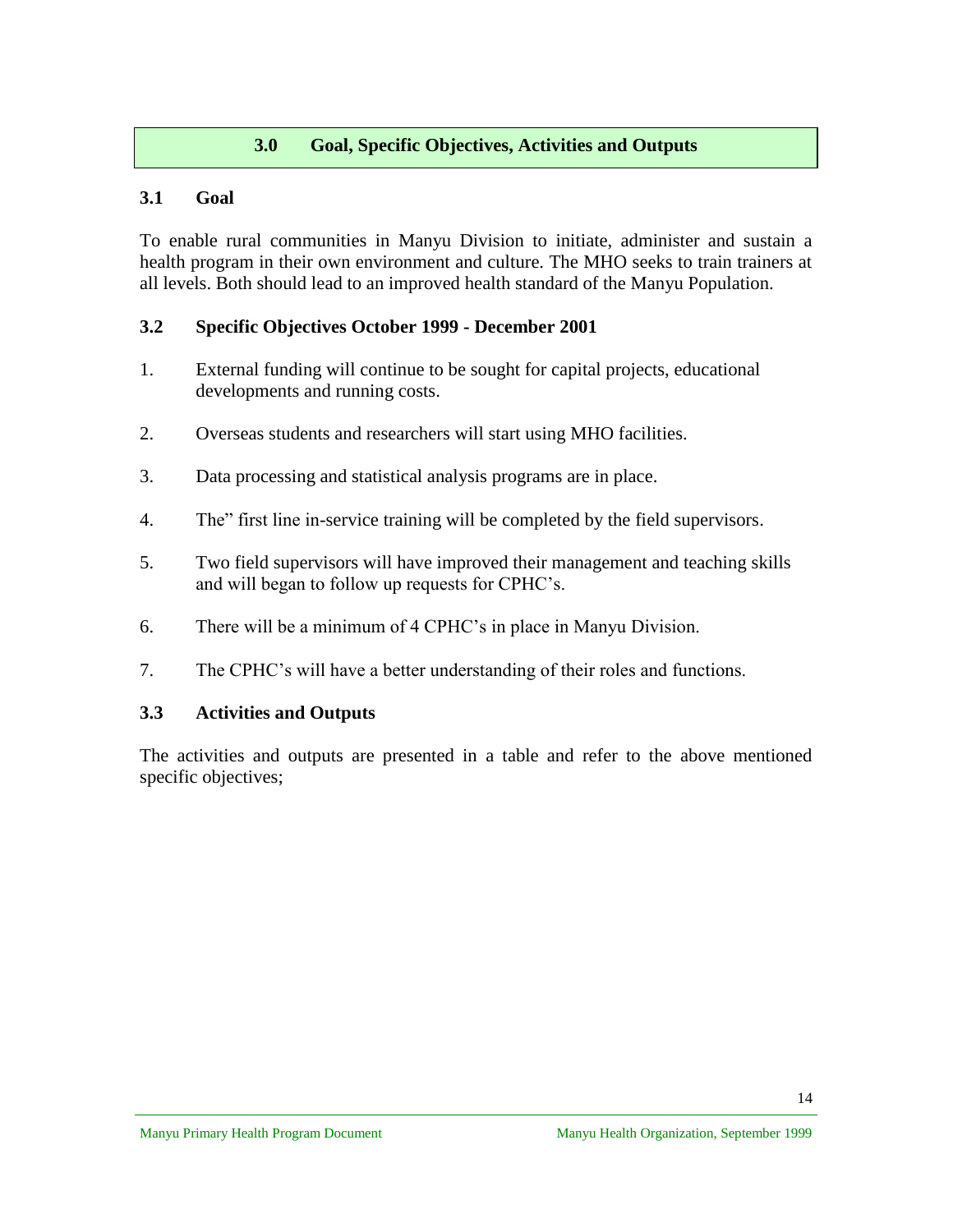| 1.2<br>Apply for assistance to MECA's, Embassies and<br>national and international NGO's in and outside<br>Cameroon.<br>Apply for assistance to individuals and enterprises in<br>the Netherlands.<br>Follow up approved assistance MECA USA to supply<br>one computer (set).                                                                               | 1.1<br>MHO/MPHP has access to two computers.<br>MHO/MPHP has access to two motorcycles.<br>MHO/MPHP has access to one Toyota Hilux.<br>A library is installed.<br>Running costs are assured till the end of 2004.                                                                                                                                                                              |
|-------------------------------------------------------------------------------------------------------------------------------------------------------------------------------------------------------------------------------------------------------------------------------------------------------------------------------------------------------------|------------------------------------------------------------------------------------------------------------------------------------------------------------------------------------------------------------------------------------------------------------------------------------------------------------------------------------------------------------------------------------------------|
| 2.2<br>Initiate contact with "Hogeschool Leiden" and<br>"Hogeschool Ede" and identify other Polytechnics and<br>Universities for student exchange in the Netherlands.<br>Arrange student and researcher visits to the MPHP.                                                                                                                                 | 2.1<br>The Polytechnics and Universities show interest in the<br>program through written applications to visit the project.<br>The first student or researcher is coming to visit the<br>MPHP by the end of 2000.                                                                                                                                                                              |
| 3.2<br>Visit Ministry of Public Health Buea to negotiate on<br>training program by their responsible Information<br>Technologist (IT).<br>The administrator follows a stage/training in data<br>processing with the IT.<br>Consult private individual contacts in the Netherlands.<br>Setting up of information system MPHP by the<br>development director. | 3.1<br>The administrator is trained and is able to process data<br>of the MPHP.<br>Assistance is given to the development director in<br>setting up the information system<br>All the collected information in 1999, 2000 and 2001 is<br>processed and analyzed.                                                                                                                               |
| 4.2<br>Consult LAP for the setting up and the syllabus of the<br>in-service training of field supervisors.<br>Identify and select participants for the training program.<br>▶ Prepare in-service training.<br>Carry out in-service training.                                                                                                                | 4.1<br>• LAP hands over their syllabus (copy) and gives advise<br>on the methodology of the training.<br>• 3 Field supervisors are selected for the training.<br>Facilitators are recruited and an adapted syllabus exists.<br>S Field supervisors are trained and are prepared to<br>supervise and train health promoters.                                                                    |
| 5.2<br>Consult LAP for the setting up and the syllabus of the<br>follow up training of field supervisors.<br>Identify and select participants for the training program.<br>▶ Prepare follow up training.<br>Carry out follow up training.                                                                                                                   | 5.1<br>• LAP hands over their syllabus (copy) and gives advise<br>on the methodology of the training.<br>▶ 2 Field supervisors are selected for the training.<br>Facilitators are recruited and an adapted syllabus exists.<br>• 2 Field supervisors are trained and are prepared to<br>follow up requests for a CPHC.                                                                         |
| 6.2<br>Sensitization of the communities / villages in Manyu<br>Division on the MPHP.<br>Carry out baseline health survey (quantitative data) in<br>selected villages.<br>Selection and training of health promoters / community<br>health workers.<br>Setting up and training of the VHC's.<br>Setting up the health posts.                                 | 6.1<br>241 Villages in Manyu are informed about and<br>introduced to the MPHP.<br>Basic information on health is available from 4 villages<br>in Manyu.<br>At least 8 members of the communities are trained as<br>health promoters / community health workers.<br>A VHC's are trained in the management of their CPHC.<br>A CPHC are have been opened and are operating in<br>Manyu Division. |
| 7.2<br>Continuing education programs will be developed in<br>the villages.                                                                                                                                                                                                                                                                                  | 7.1<br>• LAP hands over their syllabus (copy) and gives advise<br>on the methodology on training Health Promoters and<br>VHC's.                                                                                                                                                                                                                                                                |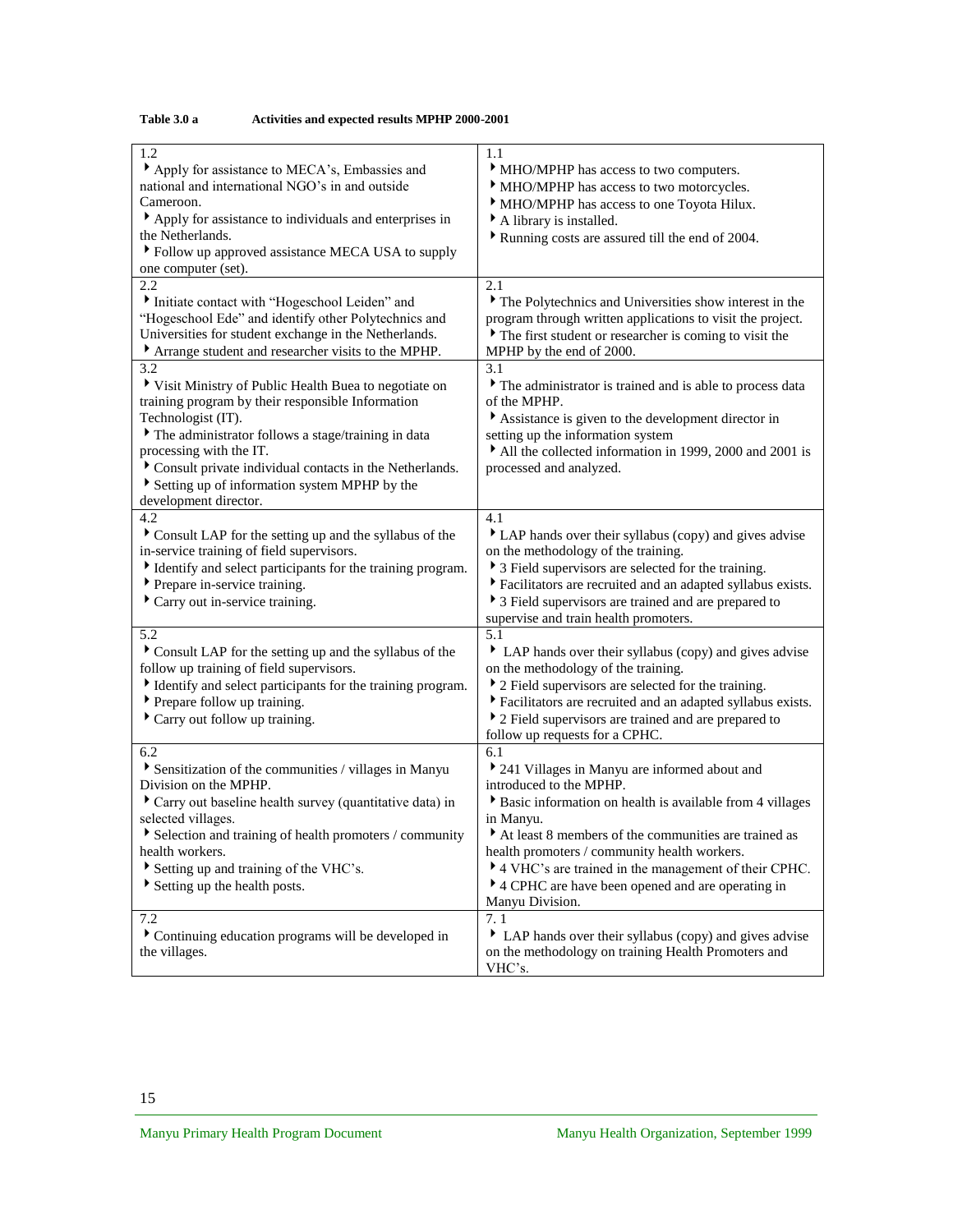## **4.0 Planning of Activities**

# **4.1 Activity chart MPHP 1999 / 2000**

| <b>Activities</b><br>Year                                                          | 1999           |   |   |              | 2000        |             |             |   |   |   |   |   |              |   |              |
|------------------------------------------------------------------------------------|----------------|---|---|--------------|-------------|-------------|-------------|---|---|---|---|---|--------------|---|--------------|
| <b>Month</b>                                                                       | $\overline{O}$ | N | D | $\mathbf{J}$ | $\mathbf F$ | M           | A           | М | J | J | A | S | $\mathbf{O}$ | N | D            |
| <b>Activities Specific objective 1</b>                                             |                |   |   |              |             |             |             |   |   |   |   |   |              |   |              |
| Apply for assistance to MECA's, Embassies and national and                         | X              | X | X |              |             |             |             |   | X | X | X |   |              |   |              |
| international NGO's in and outside Cameroon.                                       |                |   |   |              |             |             |             |   |   |   |   |   |              |   |              |
| Apply for assistance to individuals and enterprises in the                         |                |   |   | X            | X           | $\mathbf X$ | X           |   |   |   |   |   |              |   |              |
| Netherlands.                                                                       | X              |   |   |              |             |             |             |   |   |   |   |   |              |   |              |
| Follow up approved assistance MECA USA to supply one                               |                |   |   |              |             |             |             |   |   |   |   |   |              |   |              |
| computer (set).                                                                    |                |   |   |              |             |             |             |   |   |   |   |   |              |   |              |
| <b>Activities Specific objective 2</b>                                             |                |   |   |              |             |             |             |   |   |   |   |   |              |   |              |
| Initiate contact with "Hogeschool Leiden" and "Hogeschool                          |                |   |   |              | X           | X           |             |   |   |   |   |   |              |   |              |
| Ede" and identify other Polytechnics and Universities for student                  |                |   |   |              |             |             |             |   |   |   |   |   |              |   |              |
| exchange in the Netherlands.                                                       |                |   |   |              |             |             |             |   |   |   |   |   |              |   |              |
| Arrange student and researcher visits to the MPHP.                                 |                |   |   |              |             |             |             |   |   |   |   |   |              | X |              |
| <b>Activities Specific objective 3</b>                                             |                |   |   |              |             |             |             |   |   |   |   |   |              |   |              |
| Visit Ministry of Public Health Buea to negotiate on training                      | X              |   |   |              |             |             |             |   |   |   |   |   |              |   |              |
| program by their responsible Information Technologist (IT).                        |                |   |   |              |             |             |             |   |   |   |   |   |              |   |              |
| The administrator follows a stage/training in data processing                      |                | X |   |              |             |             |             |   |   |   |   |   |              |   |              |
| with the IT.                                                                       |                |   |   |              |             |             |             |   |   |   |   |   |              |   |              |
| Consult private individual contacts in the Netherlands.                            |                |   |   |              | X           |             |             |   |   |   |   |   |              |   |              |
| Setting up of information system MPHP by the development                           |                |   |   |              |             |             | X           |   |   |   |   |   |              |   |              |
| director.                                                                          |                |   |   |              |             |             |             |   |   |   |   |   |              |   |              |
| <b>Activities Specific objective 4</b>                                             |                |   |   |              |             |             |             |   |   |   |   |   |              |   |              |
| Consult LAP for the setting up and the syllabus of the in-service                  | $\mathbf X$    |   |   |              |             |             |             |   |   |   |   |   |              |   |              |
| training of field supervisors.                                                     | $\mathbf{X}$   |   |   |              |             |             |             |   |   |   |   |   |              |   |              |
| Identify and select participants for the training program.                         |                |   |   |              |             |             |             |   |   |   |   |   |              |   |              |
| ▶ Prepare in-service training.                                                     |                | X |   |              |             |             |             |   |   |   |   |   |              |   |              |
| Carry out in-service training.                                                     |                |   | X |              |             |             |             |   |   |   |   |   |              |   |              |
| <b>Activities Specific objective 5</b>                                             |                |   |   |              |             |             |             |   |   |   |   |   |              |   |              |
| Consult LAP for the setting up and the syllabus of the follow up                   | X              |   |   |              |             |             |             |   |   |   |   |   |              |   |              |
| training of field supervisors.                                                     |                |   |   |              |             |             |             |   |   |   |   |   |              |   |              |
| Identify and select participants for the training program.                         |                |   |   |              |             |             |             |   |   |   | X |   |              |   |              |
| ▶ Prepare follow up training.                                                      |                |   |   |              |             |             |             |   |   |   | X |   |              |   |              |
| Carry out follow up training.                                                      |                |   |   |              |             |             |             |   |   |   |   | X |              |   |              |
| <b>Activities Specific objective 6</b>                                             |                |   |   |              |             |             |             |   |   |   |   |   |              |   |              |
| Sensitization of the communities / villages in MC/CE and UB on                     |                |   |   | X            | X           | X           |             |   |   |   |   |   |              |   |              |
| the MPHP.                                                                          |                |   |   |              |             |             |             |   |   |   |   |   |              |   |              |
| Carry out baseline health survey (quantitative data) in selected                   |                |   |   |              |             |             | $\mathbf X$ | X |   |   |   |   |              |   |              |
| villages.                                                                          |                |   |   | X            | X           | X           |             |   |   |   |   |   |              |   |              |
| Selection and training of health promoters / community health                      |                |   |   |              |             | X           |             |   |   |   |   |   |              |   |              |
| workers.                                                                           |                |   |   |              |             |             |             |   |   |   |   |   |              |   |              |
| Setting up and training of the VHC's.<br>Setting up / opening of the health posts. |                |   |   |              |             |             |             |   | X | X |   |   |              |   |              |
| <b>Activities Specific objective 7</b>                                             |                |   |   |              |             |             |             |   |   |   |   |   |              |   |              |
| Continuing education programs will be developed in the                             |                |   |   |              |             |             |             |   |   |   |   |   |              |   |              |
|                                                                                    |                |   |   |              |             |             |             |   |   |   |   |   | X            | X | $\mathbf{X}$ |
| villages.                                                                          |                |   |   |              |             |             |             |   |   |   |   |   |              |   |              |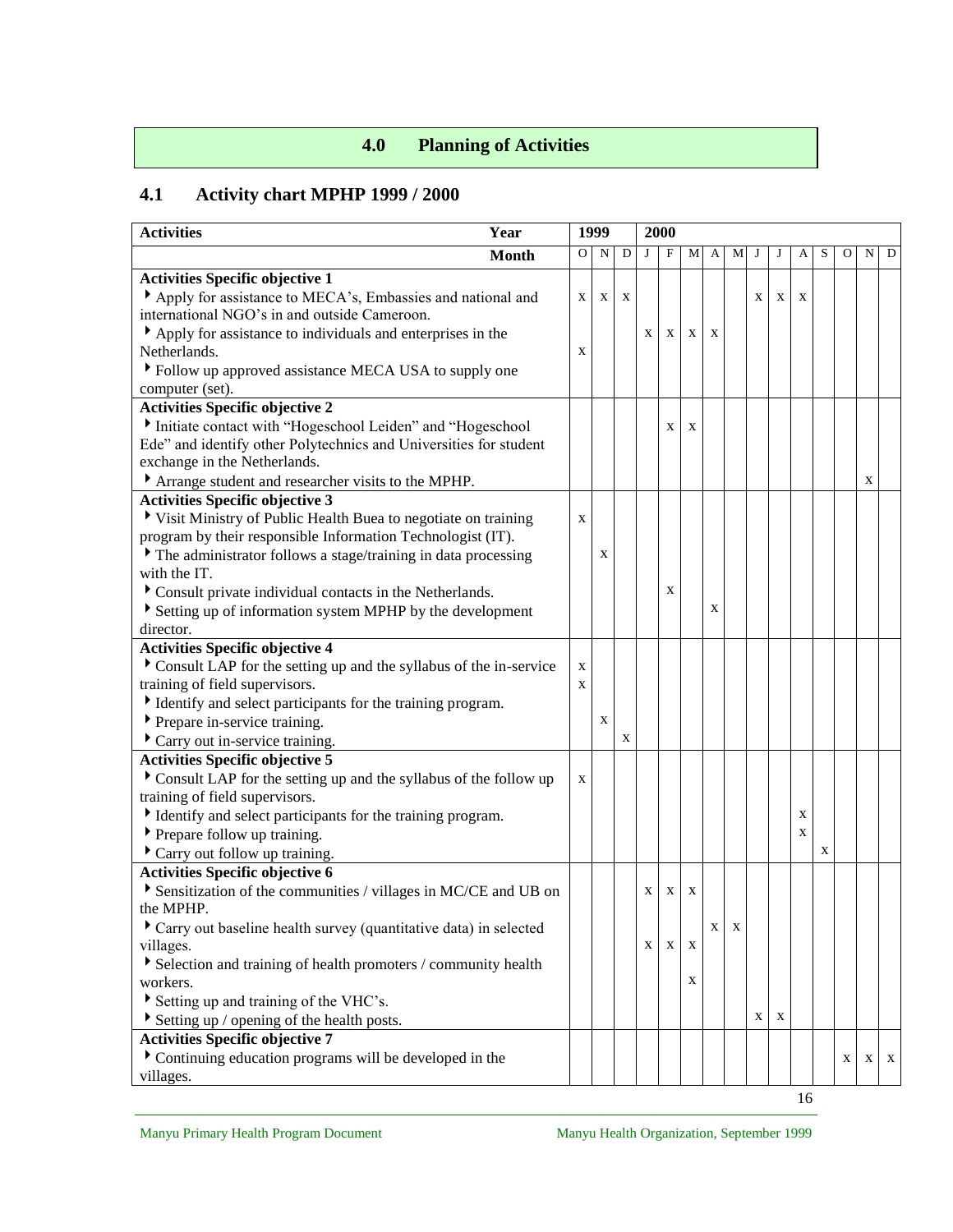## **4.2 Activity chart MPHP 2001**

| <b>Activities</b><br>Year                                                   | 2001                          |              |   |   |   |   |  |        |   |   |   |   |   |
|-----------------------------------------------------------------------------|-------------------------------|--------------|---|---|---|---|--|--------|---|---|---|---|---|
| <b>Month</b>                                                                | J                             | $\mathbf{F}$ | M | A | M | J |  |        | А | S | O | N | D |
| <b>Activities Specific objective 1</b>                                      |                               |              |   |   |   |   |  |        |   |   |   |   |   |
| Apply for assistance to MECA's, Embassies and national and                  | X                             | X            | X |   |   |   |  |        |   |   |   |   |   |
| international NGO's in and outside Cameroon.                                |                               |              |   |   |   |   |  |        |   |   |   |   |   |
| Apply for assistance to individuals and enterprises in the                  |                               |              |   |   |   |   |  |        |   |   |   |   |   |
| Netherlands.                                                                |                               |              |   |   |   |   |  |        |   |   |   |   |   |
| Follow up approved assistance MECA USA to supply one                        |                               |              |   |   |   |   |  |        |   |   |   |   |   |
| computer (set).                                                             |                               |              |   |   |   |   |  |        |   |   |   |   |   |
| <b>Activities Specific objective 2</b>                                      |                               |              |   |   |   |   |  |        |   |   |   |   |   |
| Initiate contact with "Hogeschool Leiden" and "Hogeschool                   |                               |              |   |   |   |   |  |        |   |   |   |   |   |
| Ede" and identify other Polytechnics and Universities for student           |                               |              |   |   |   |   |  |        |   |   |   |   |   |
| exchange in the Netherlands.                                                |                               |              |   |   |   |   |  |        |   |   |   |   |   |
| Arrange student and researcher visits to the MPHP.                          | X                             |              |   |   |   |   |  |        |   |   |   |   |   |
| <b>Activities Specific objective 3</b>                                      |                               |              |   |   |   |   |  |        |   |   |   |   |   |
| Visit Ministry of Public Health Buea to negotiate on training               |                               |              |   |   |   |   |  |        |   |   |   |   |   |
| program by their responsible Information Technologist (IT).                 |                               |              |   |   |   |   |  |        |   |   |   |   |   |
| The administrator follows a stage/training in data processing               |                               |              |   |   |   |   |  |        |   |   |   |   |   |
| with the IT.                                                                |                               |              |   |   |   |   |  |        |   |   |   |   |   |
| Consult private individual contacts in the Netherlands.                     |                               |              |   |   |   |   |  |        |   |   |   |   |   |
| Setting up of information system MPHP by the development                    |                               |              |   |   |   |   |  |        |   |   |   |   |   |
| director.                                                                   |                               |              |   |   |   |   |  |        |   |   |   |   |   |
| <b>Activities Specific objective 4</b>                                      |                               |              |   |   |   |   |  |        |   |   |   |   |   |
| Consult LAP for the setting up and the syllabus of the in-service           |                               |              |   |   |   |   |  |        |   |   |   |   |   |
| training of field supervisors.                                              |                               |              |   |   |   |   |  |        |   |   |   |   |   |
| Identify and select participants for the training program.                  | X                             |              |   |   |   |   |  |        |   |   |   |   |   |
| ▶ Prepare in-service training.                                              | X                             | X            |   |   |   |   |  |        |   |   |   |   |   |
| $\triangleright$ Carry out in-service training.                             |                               |              |   |   |   |   |  |        |   |   |   |   |   |
| <b>Activities Specific objective 5</b>                                      |                               |              |   |   |   |   |  |        |   |   |   |   |   |
| Consult LAP for the setting up and the syllabus of the follow up            |                               |              |   |   |   |   |  |        |   |   |   |   |   |
| training of field supervisors.                                              |                               |              |   |   |   |   |  |        |   |   |   |   |   |
| Identify and select participants for the training program.                  |                               |              |   |   |   |   |  | X<br>X |   |   |   |   |   |
| ▶ Prepare follow up training.                                               |                               |              |   |   |   |   |  |        | X |   |   |   |   |
| Carry out follow up training.                                               |                               |              |   |   |   |   |  |        |   |   |   |   |   |
| <b>Activities Specific objective 6</b>                                      |                               |              |   |   |   |   |  |        |   |   |   |   |   |
| Sensitization of the communities / villages in MC/CE and UB on<br>the MPHP. | X<br>$\overline{\mathcal{L}}$ | X            | X |   |   |   |  |        |   |   |   |   |   |
| Carry out baseline health survey (quantitative data) in selected            |                               |              |   |   |   |   |  |        |   |   |   |   |   |
| villages.                                                                   | $\overline{\cdot}$            |              |   |   |   |   |  |        |   |   |   |   |   |
| Selection and training of health promoters / community health               |                               |              |   |   |   |   |  |        |   |   |   |   |   |
| workers.                                                                    | $\overline{\cdot}$            |              |   |   |   |   |  |        |   |   |   |   |   |
| Setting up and training of the VHC's.                                       | $\overline{\mathcal{L}}$      |              |   |   |   |   |  |        |   |   |   |   |   |
| Setting up the health posts.                                                |                               |              |   |   |   |   |  |        |   |   |   |   |   |
| <b>Activities Specific objective 7</b>                                      |                               |              |   |   |   |   |  |        |   |   |   |   |   |
| Continuing education programs will be developed in the                      |                               |              |   |   |   |   |  |        |   |   | X | X | X |
| villages.                                                                   |                               |              |   |   |   |   |  |        |   |   |   |   |   |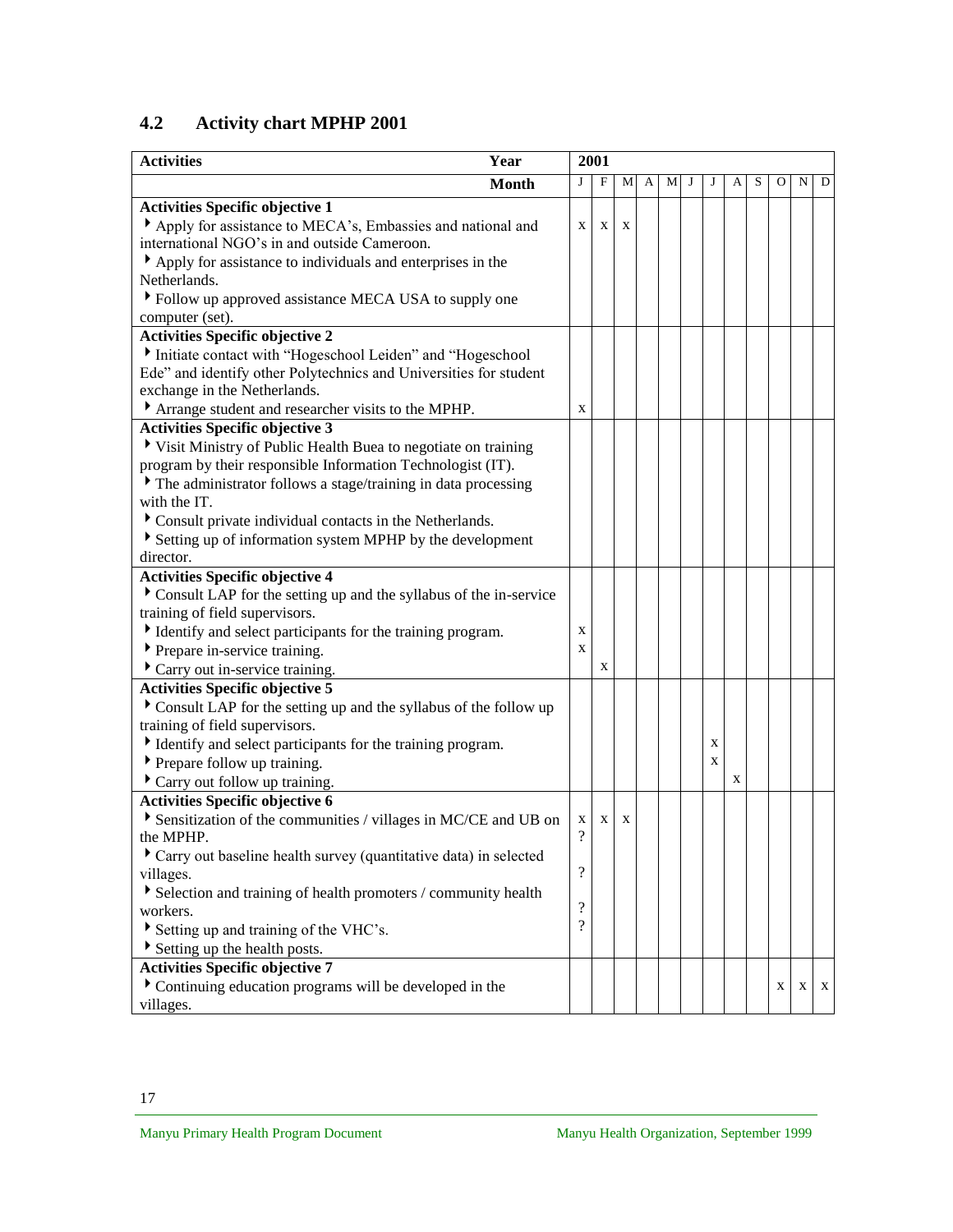## **5.0 Expenditure**

# 5.1 Budget MPHP October 1999 – December 2001

| <b>Description</b> |                                  | Per month | 1999           | 2000      | 2001      |
|--------------------|----------------------------------|-----------|----------------|-----------|-----------|
| 1.                 | <b>Exploitation costs</b>        |           |                |           |           |
| 1.1                | Office rent                      | 40.000    | 120.000        | 480.000   | 480.000   |
| 1.2                | Office maintanance               | 10.000    | 30.000         | 120.000   | 120.000   |
| 1.3                | Water, electricity, gaz          | 10.000    | 30.000         | 120.000   | 120.000   |
| 1.4                | Depreciation office equipment    | 25.000    | $\overline{a}$ | 300.000   | 300.000   |
| 1.5                | Maintanance office equipment     | 5.000     | $\overline{a}$ | 60.000    | 120.000   |
| 1.6                | Fax, telephone, E-mail           | 25.000    |                | 300.000   | 300.000   |
| 1.7                | Mailing costs                    | 5.000     | 15.000         | 60.000    | 60.000    |
| 1.8                | Office supplies                  | 30.000    |                | 360.000   | 360.000   |
| 1.9                | Depreciation inventory           | 5.000     | 15.000         | 60.000    | 60.000    |
| 1.10               | Sundry goods                     | 10.000    |                | 120.000   | 120.000   |
| 1.11               | Representation costs             | 5.000     | 15.000         | 60.000    | 60.000    |
| 1.12               | <b>Bank</b> fees                 | 5.000     | 15.000         | 60.000    | 60.000    |
| 1.13               | Other office expense             | 10.000    | 30.000         | 120.000   | 120.000   |
|                    | <b>Component total</b>           | 185.000   | 270.000        | 2.220.000 | 2.280.000 |
| $\overline{2}$ .   | <b>Vehicles</b>                  |           |                |           |           |
| 2.1                | Depriciation Hilux               | 100.000   |                |           | 1.200.000 |
| 2.2                | Depreciation motor cycles $(2x)$ | 50.000    | $\blacksquare$ | 600.000   | 600.000   |
| 2.3                | Maintanance Hilux                | 100.000   |                |           | 1.200.000 |
| 2.4                | Maintanance motor cycles (2x)    | 20.000    | 60.000         | 240.000   | 240.000   |
| 2.5                | Fuel Hilux                       | 40.000    |                |           | 480.000   |
| 2.6                | Fuel motor cycles $(2x)$         | 20.000    | 60.000         | 240.000   | 240.000   |
| 2.7                | Insurance, vignettes             | 12.000    |                |           | 144.000   |
| 2.8                | Insurance motor cyles $(2x)$     | 10.000    | 30.000         | 120.000   | 120.000   |
| 2.9                | Toll                             | 1.000     |                |           | 12.000    |
|                    | <b>Component total</b>           | 353.000   | 150.000        | 1.200.000 | 4.236.000 |
| 3.                 | Personnel                        |           |                |           |           |
| 3.1                | Salaries                         |           |                |           |           |
| 3.1.1              | Program Manager                  | 120.000   |                | 1.440.000 | 1.440.000 |
| 3.1.2              | Development Director             | 120.000   |                | 1.440.000 | 1.440.000 |
| 3.1.3              | Administrator                    | 100.000   | 300.000        | 1.200.000 | 1.200.000 |
| 3.1.4              | Supervisor of Education          | 100.000   | 300.000        | 1.200.000 | 1.200.000 |
| 3.1.5              | <b>Technical Advisor</b>         | 60.000    | 180.000        | 720.000   | 720.000   |
| 3.1.7              | Night Watch                      | 60.000    | $\overline{a}$ | 720.000   | 720.000   |
| 3.1.8              | Field Supevisor                  | 80.000    |                | 960.000   | 960.000   |
| 3.2                | CNPS (16% salaries)              | 102.400   | 124.800        | 1.228.800 | 1.228.800 |
| 3.3                | Travel and lodging               | 20.000    |                | 240.000   | 240.000   |
| 3.4                | Training                         | 10.000    | $\overline{a}$ | 120.000   | 120.000   |
| 3.5                | Meeting cost                     | 10.000    | $\overline{a}$ | 120.000   | 120.000   |
| 3.6                | Other personnel costs            | 10.000    | $\overline{a}$ | 120.000   | 120.000   |
|                    | <b>Component total</b>           | 792.400   | 904.800        | 9.508.800 | 9.508.800 |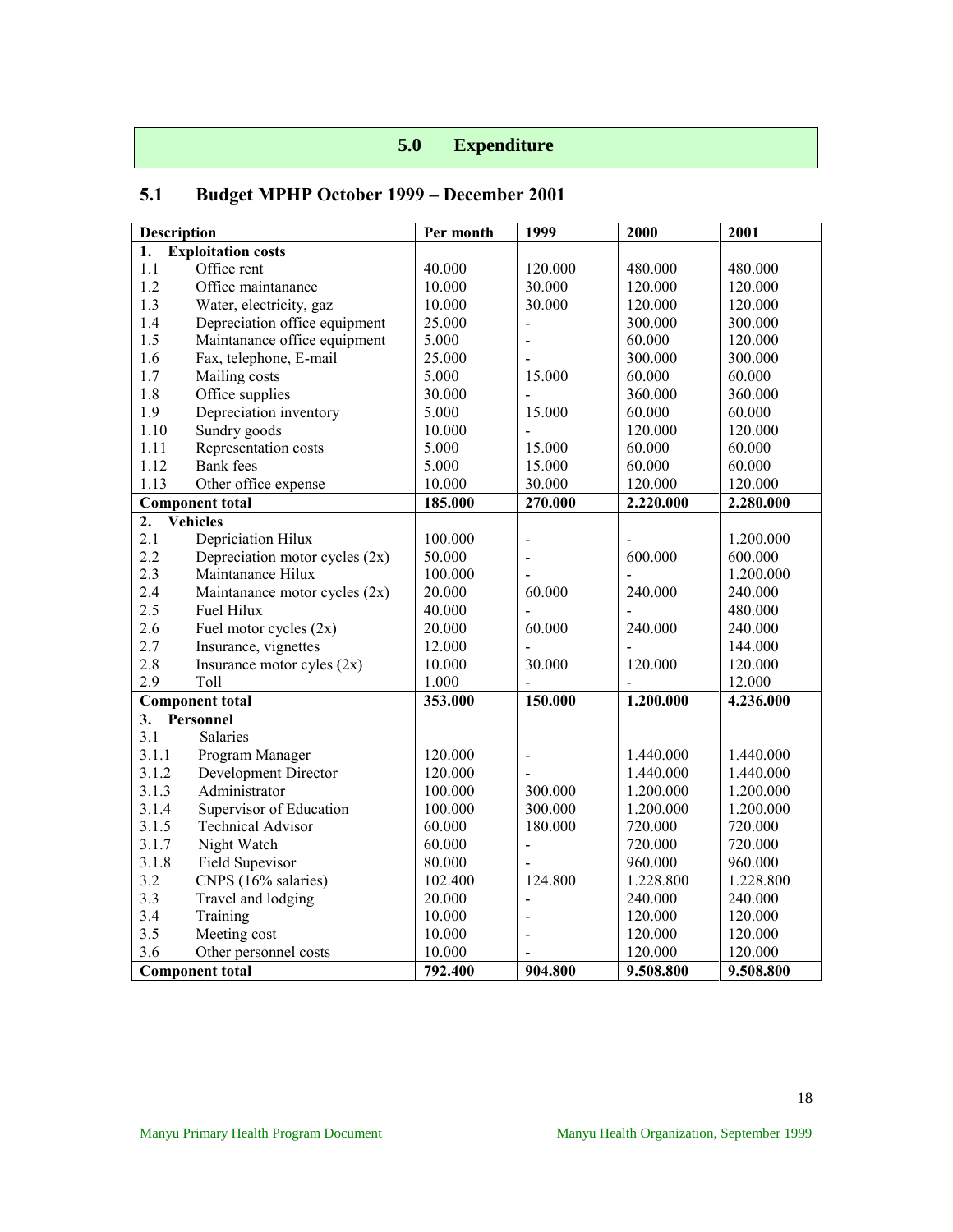| <b>Description</b>              |           | 1999      | 2000       | 2001       |  |  |  |  |  |  |  |
|---------------------------------|-----------|-----------|------------|------------|--|--|--|--|--|--|--|
| <b>Investments</b><br>4.        |           |           |            |            |  |  |  |  |  |  |  |
| Hilux<br>4.1                    |           |           |            | 12.000.000 |  |  |  |  |  |  |  |
| 4.2<br>Motor cycles $(2)$       |           |           | 2.400.000  |            |  |  |  |  |  |  |  |
| 4.3<br>Computers $(2)$          |           |           | 1.500.000  | 1.500.000  |  |  |  |  |  |  |  |
| Telephone/fax<br>4.4            |           |           | 150.000    |            |  |  |  |  |  |  |  |
| 4.5<br>Furniture                |           |           | 300.000    |            |  |  |  |  |  |  |  |
| <b>Component total</b>          |           | 0         | 4.350.000  | 13.500.000 |  |  |  |  |  |  |  |
|                                 |           |           |            |            |  |  |  |  |  |  |  |
| <b>Description total budget</b> | Per month | 1999      | 2000       | 2001       |  |  |  |  |  |  |  |
| Total exploitation              | 185.000   | 270.000   | 2.220.000  | 2.280.000  |  |  |  |  |  |  |  |
| Total vehicles                  | 353.000   | 150.000   | 1.200.000  | 4.236.000  |  |  |  |  |  |  |  |
| Total personnel                 | 792.400   | 904.800   | 9.508.800  | 9.508.800  |  |  |  |  |  |  |  |
| <b>Total program costs</b>      | 1.330.400 | 1.324.800 | 12.928.800 | 16.024.800 |  |  |  |  |  |  |  |
|                                 |           |           |            |            |  |  |  |  |  |  |  |
| <b>Total investments</b>        | -         | 0         | 4.350.000  | 13.500.000 |  |  |  |  |  |  |  |
|                                 |           |           |            |            |  |  |  |  |  |  |  |
| <b>Overall total</b>            | 1.330.400 | 1.324.800 | 17.278.800 | 29.524.800 |  |  |  |  |  |  |  |

The overall budget needed for the period October 1999-December 2001 is 48,128,400 C CFA. When you deduct the investments costs (to be done once) 30,278,400 C CFA is needed to run the program (1999-2001).

#### **5.2 Estimate input population**

The input of the population is estimated at approximately 5-8 million C CFA per village / CPHC. The money is needed to build the health center, to equip the health center and to train the health promoters. The estimate is based on the budget of the setting up of Bakwelle, Mbakem and Eshobi CPHC's.

Between 35 % of this budget is estimated as the expenditure of new applicants who want to set up a CPHC, because the activities will take place on local level (community participation) and less money will be spend on training and equipment. It means that, when for example four CPHC's are set up before the end of 2001 theoretically the communities will contribute between 20-32 million C CFA which is roughly between 40- 50% when you add the amount to the total program cost.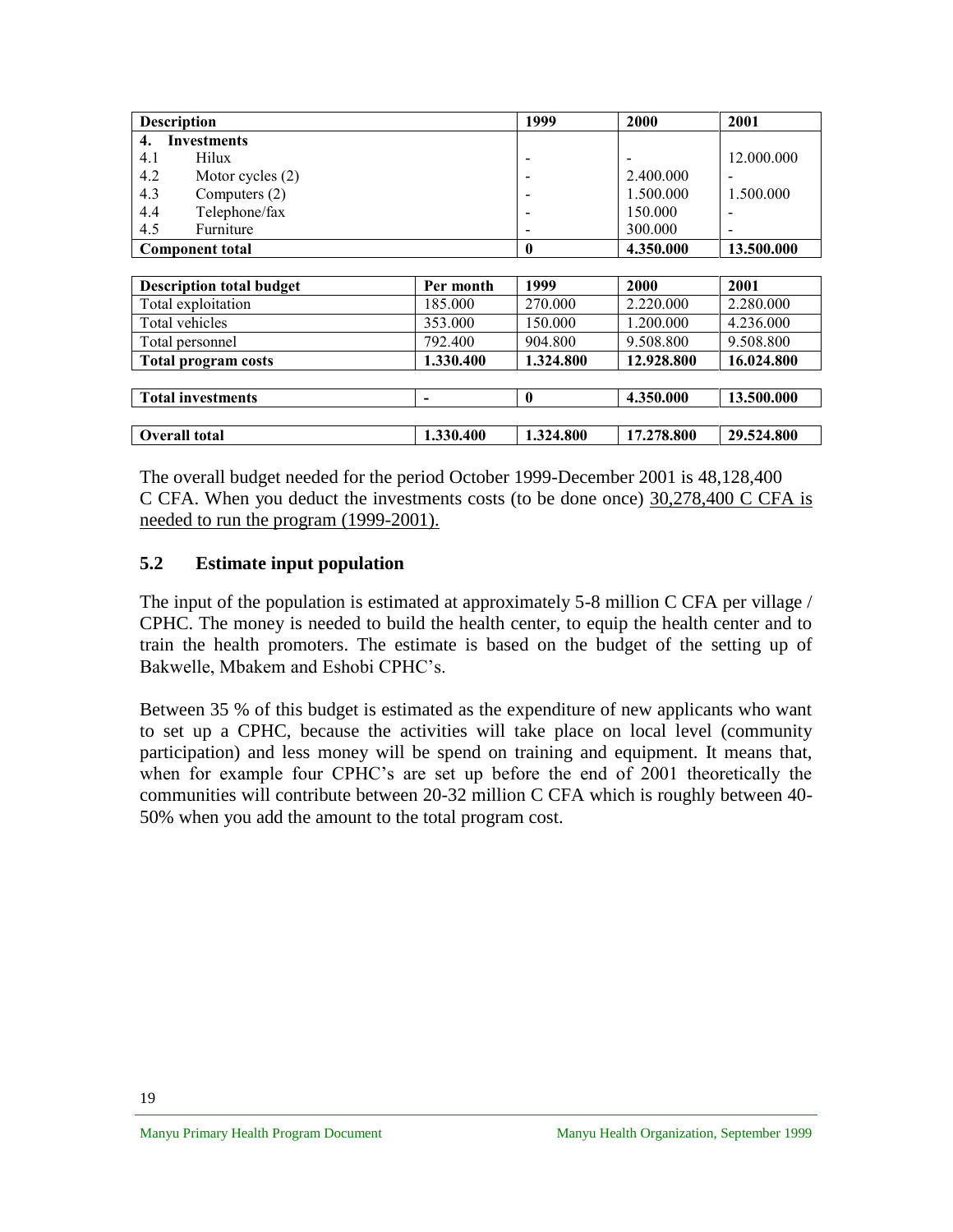#### Annex 5

#### Stages in the opening of a Community Primary Health Center

*Stage One – Initial formalities*

- $\triangleright$  Village representative either writes to or visits, MHO office.
- $\triangleright$  Appropriate Co-ordinator is informed of the application.
- $\triangleright$  Pro forma letter, guidelines etc. are sent, together with "initial application".
- $\triangleright$  On receipt of the application at MHO office, the Administrator and relevant Coordinator will decide upon the relevant plan of action.

Conditions to be met.

- $\triangleright$  The population to be served should be at least 1000 people.
- $\triangleright$  Distance to the nearest health facility must be at least one hours trek or 5 km, unless there are exceptional circumstances.
- $\triangleright$  The community is otherwise underserved.
- $\triangleright$  The responsible area Integrated Health Center (IHC) should be able to provide an adequate referral service.
- $\triangleright$  The area Co-ordinator must have adequate resources-time, finance and transport in order to provide the the necessary supervision. This will almost invariably mean that the new CPHC is, or will very shortly become, one of a cluster.
- $\triangleright$  It is imperative that government permission to obtained before the Center may be opened.

*Stage Two*

If the above criteria have been met then the Co-ordinator and team will arrange to visit the village and site of the proposed Health Centre.

- $\triangleright$  The Administrator and the Co-ordinator agree with the chief or other responsible person, a date and a time to visit.
- $\triangleright$  The village should demonstrate an interest in MPHP by supporting the meeting, asking questions, providing food and accommodation.
- $\triangleright$  Infromation that will be given at this meeting includes :
	- -MHO's Aims and Objectives.

-MHO's relationship to Government.

-How the new CPHC might possibly progress, PHC – MCH – EHC – IHC etc.

-Promoters role and function. Job description, notes on initial stages - training and opening costs

-PHC plan initial contributions are made towards opening expenses.

- $\triangleright$  Adequate time is given to answering questions and listening to the people.
- $\triangleright$  Government approval must be sought and granted at this stage, otherwise further progress may be blocked.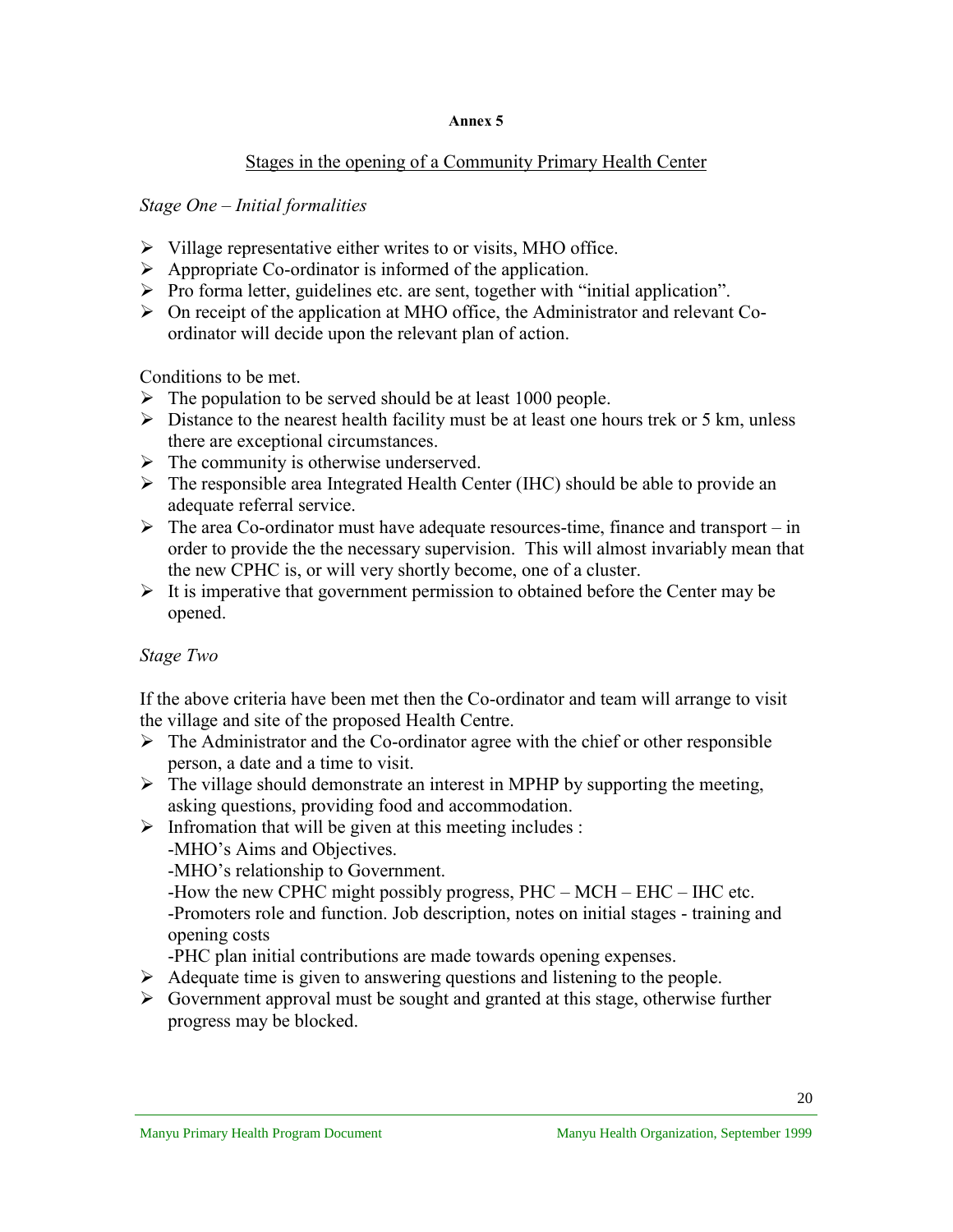## *Stage Three*

If Stage two is completed satisfactorily then-

- $\triangleright$  A letter is sent to the Chairman of the meeting stating clearly what has been discussed, decided and accepted by both sides. Any outstanding questions should be answered by this stage.
- The village is asked to form a VHC a Chairman, Secretary, Treasurer all of whom should be literate. If the Treasurer is not literate, there should be a "Secretary to the Treasurer".
- $\triangleright$  There will be representatives from each quarter, some male, some female. Total 14 in all.
- $\triangleright$  The denominational leaders, chiefs, school masters or other notables may serve as Advisors. Other, interested younger men or women (who may be interested in becoming Promoters) may be invited to take part in these early proceedings.
- $\triangleright$  The village is asked to find land and/or a suitable building for their new PHC.
- $\triangleright$  Methods of depositing the savings money are explained.

## *Stage Four*

The second meeting is held at an appropriate time – something like three to six months will probably have elapsed since the previous meeting.

- $\triangleright$  The Committee must be organised and present
- $\triangleright$  The community must be enthusiastic and present. They should also have made adequate preparations to receive the MPHP team.
- $\triangleright$  Further financial deposits will have been made (signifying continued interest).
- $\triangleright$  Suitable candidates are put forward to that one may be chosen to go for Promoter Basic Training .
- $\triangleright$  Baseline Health Survey. This exercise will be carried out at this time. The community should contribute personnel (guides), accomodation and some of the food.

The Co-ordinator will continue to visit during this period subject to the limitations imposed by his resources (as already explained). He will, however, promote village health awareness at every opportunity and look for ways in which the community can bring about "change for health".

#### *Stage Five*

Requirements

- $\triangleright$  Satisfactory meetings with the Co-ordinator.
- $\triangleright$  Deposit of the remaining monies necessary for Basic Training and opening.
- Approval of MHO staff, COP of each area IHC, and Government.
- $\triangleright$  Candidates are interviewed by the Co-ordinator and a suitable person or persons chosen.
- $\triangleright$  Committee agrees to pay costs of transportation etc. for its trainee.
- $\triangleright$  Invitation for Promoter to attend Basic Training is sent to Village Health Committee and trainee(s).

21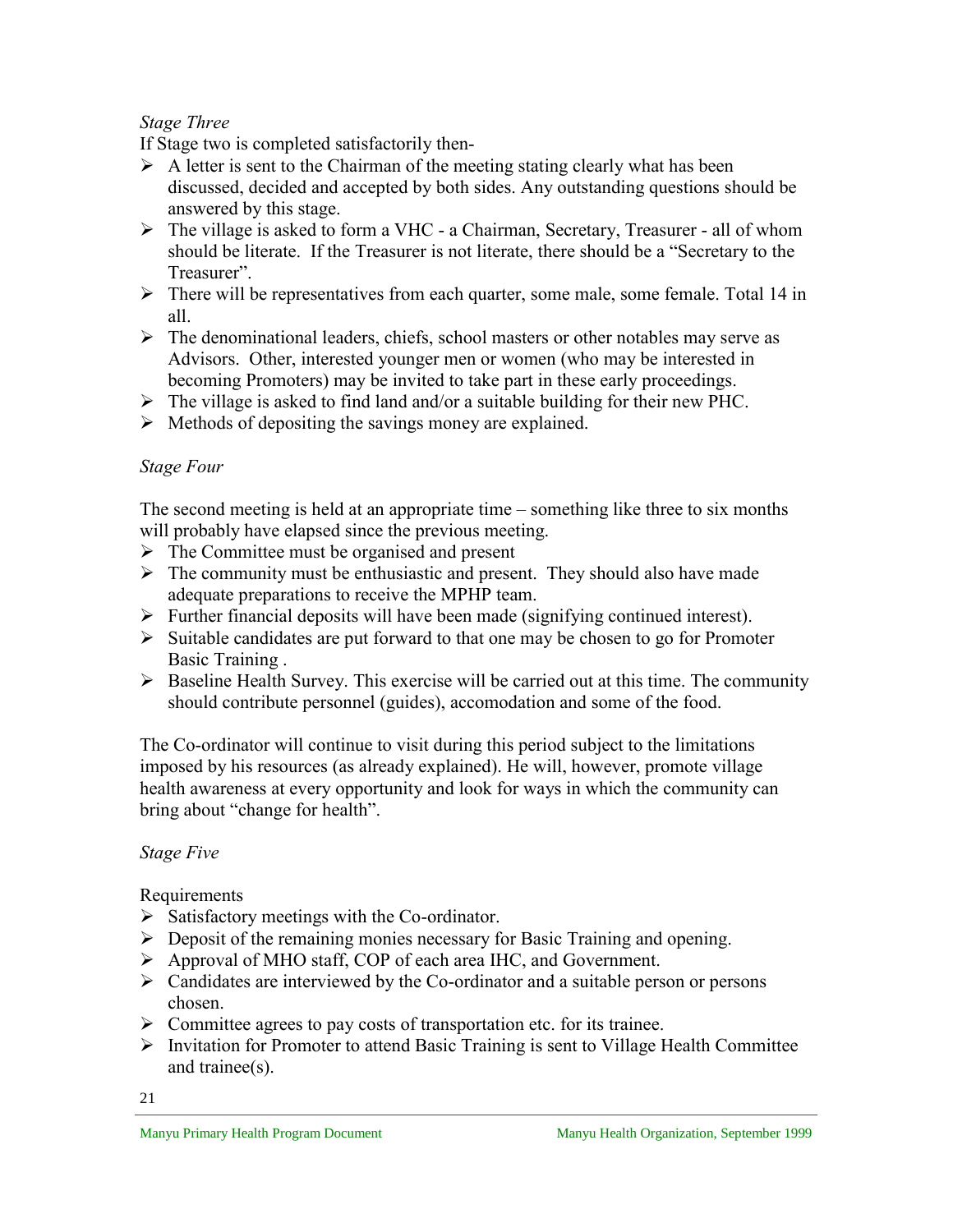#### Training

- $\triangleright$  Trainee(s) leave for 7 weeks Basic Training.
- $\triangleright$  Committee and community continue to prepare their building for PHC.
- $\triangleright$  Promoter returns and if he has passed his course work and end of training exams meets with village Health Committee and impresses them with his grasp of the course material and his suitability to be the Promoter of their health.
- $\triangleright$  Promoter goes for 1 month practical training at the local IHC.
- $\triangleright$  Date is fixed for the official opening.

#### *Stage Six*

Opening – this will take place at any time between 9 months and 3 years after the commencement of negotiations (Stage 1). Any longer than this is probably an indicator that something is wrong and an ultimatum needs to be delivered.